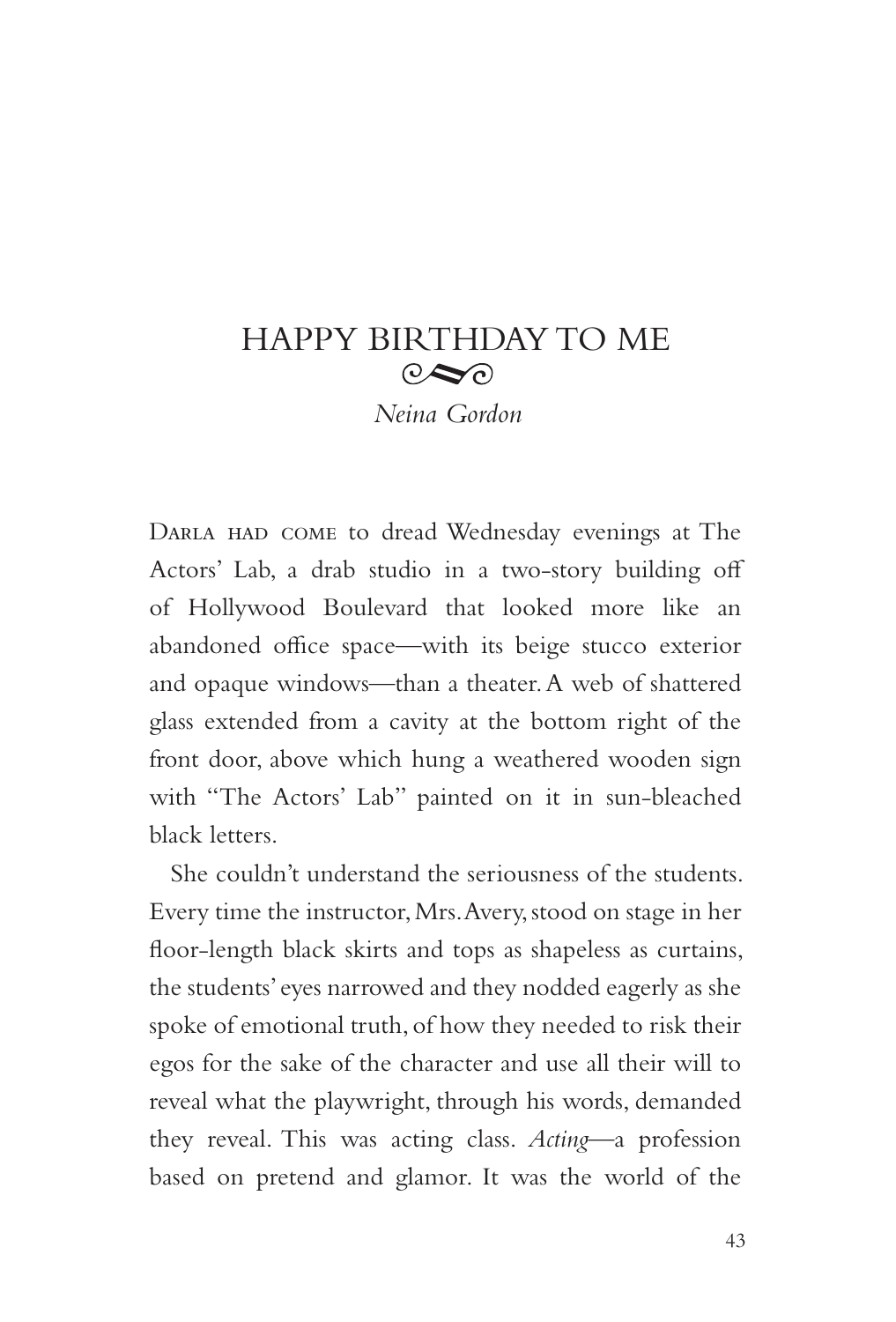unreal, not the real. But here in this theater with its black walls and dusty air, where most of the time Darla sat with twelve other students on stage doing exercises that were supposed to get them to zero—a neutral state where their own behavior no longer interfered with the behavior of the characters they were supposed to become—Darla was overwhelmed by the students' sense of purpose. She just wanted to get up on stage under those lights and be seen.

Tonight was scene study and it was Darla and Lewis's turn to take the stage. Mrs. Avery had assigned Darla to play Laura, and Lewis to play her brother, Tom, from *The Glass Menagerie*. Darla paced back and forth between the tape marks where the furniture was supposed to be, where she had to imagine it, while Mrs. Avery stood off stage and directed her. "You've got to get the first moment." Her voice was the rich and coarse voice of an old movie star—a Katherine Hepburn voice. Darla listened to it and ignored the shaking in her hands. "Now remember," Mrs. Avery continued, "Tom's coming home from a late night and you're relieved because you sense it's only a matter of time before he takes off for good. Look at the room. Where's the Victrola?" Darla pointed downstage right. "Where's the picture of her father?" She pointed down center. "And Amanda, her mother, remember she's asleep so you must be quiet. Stay with your senses."

All Darla noticed was that the room smelled like an old cupboard, the students sitting in the audience didn't make a sound, and the dust beneath the stage lights drizzled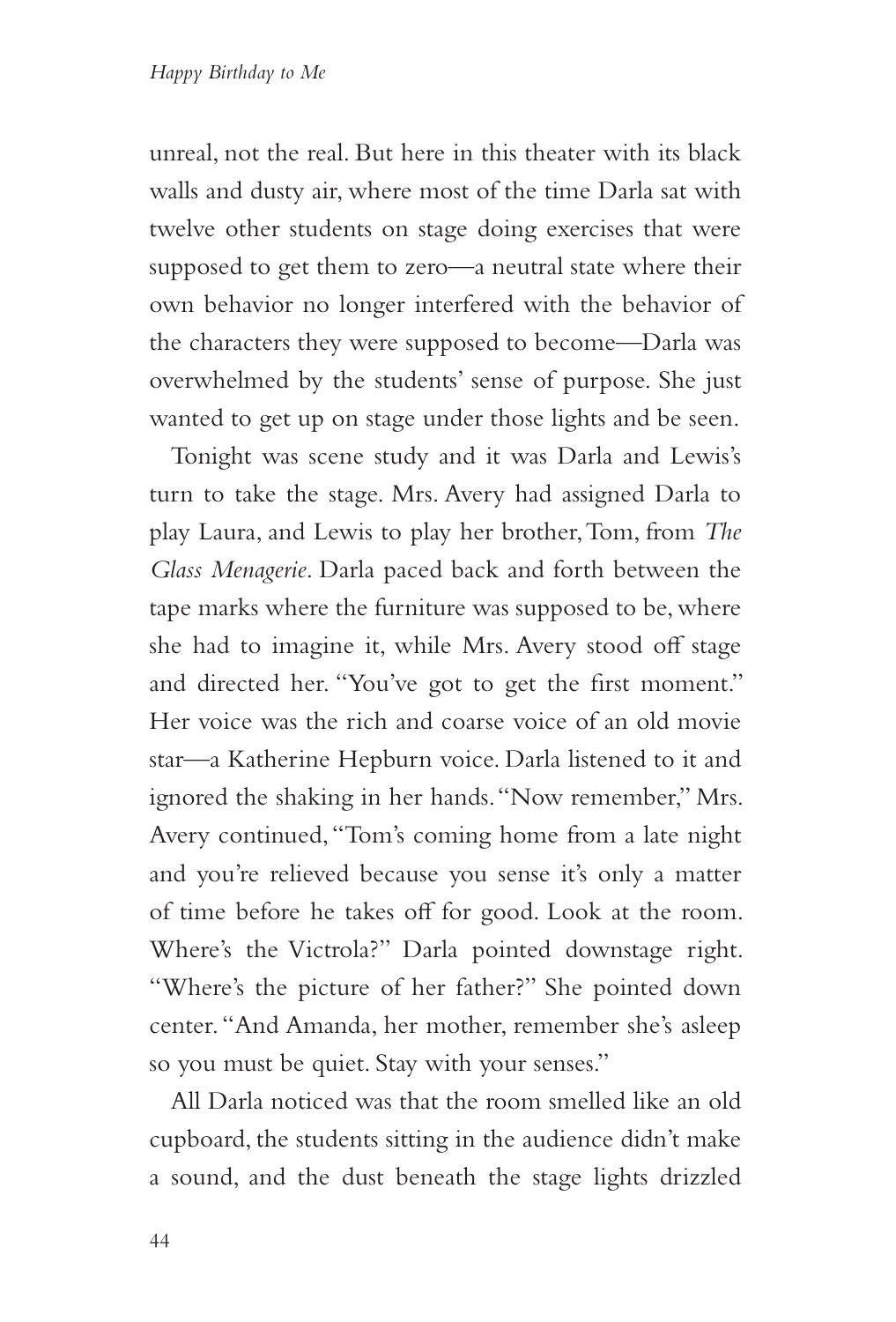around her. Mrs. Avery wouldn't stop talking. "And where's the glass menagerie? Is she playing with it before she hears Tom fumbling at the door? Go find the glass, let it catch your eye." Darla walked to that part of the stage where she imagined the shelf with the tiny sparkling animals. She could hear Lewis at the door trying to get in, so she walked across the stage and opened it. "Look at him, Darla," Mrs. Avery said. "Really look at him and let him affect you. He's the only connection Laura has to the outside world, the only real thing." Lewis smiled at her, sad and resigned; he stumbled towards her, his round eyes searched for something from her. He was supposed to be drunk and he looked it, but she couldn't respond. Her insides turned to concrete. His wanting and sincerity, the genuine desire to engage up there in front of the small audience of their class, and the lack of fear in him, made her all the more fearful. The air left her body and she couldn't get it back.

She heard the turn in Mrs. Avery's voice: an exasperated sigh, a clearing of the throat, and when Mrs. Avery spoke next the sound was small and tight. She looked at Darla, but spoke to Lewis. "Get off the stage, Lewis." And then— "Darla, you stay." Oh God. Darla knew what was coming. For two months she'd been able to avoid it. The patience Mrs. Avery allotted her for being new had been exhausted. She'd seen this change before with the veteran students.

"You've got to get into your goddamn body, Darla," said Mrs. Avery, the restraint in her voice thinning. "Now I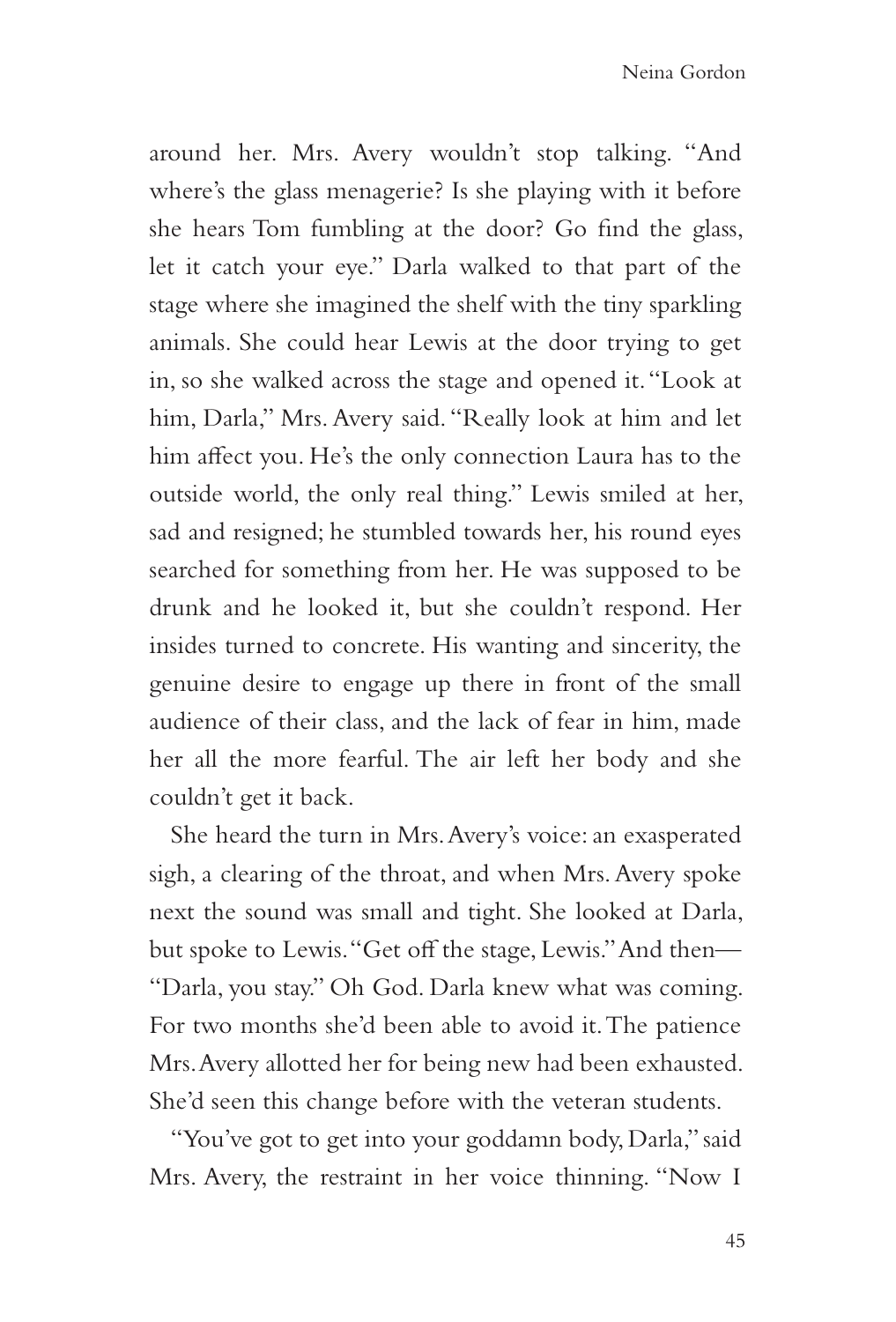want you to punch out at the air. Don't just stand there. You know the exercise. Punch!" Darla resisted rolling her eyes and raised her fists. She couldn't understand how this petite woman could become such a force, so intimidating. It came from a pure conviction and those regal features: rectangular jaw, ruler-straight nose, plum, heart-shaped lips, and brows like black arches above her deep-set hazel eyes. Mrs. Avery yelled, "Punch!" again and Darla punched. She punched so hard she could feel the sockets in her shoulders give. Mrs. Avery wouldn't stop. "I know you hate this exercise, Darla. I know you hate it. Put that hate into it!" Then Mrs. Avery turned towards the students sitting in the house. "Class, get up on stage and create a circle around Darla. Darla, don't stop punching." Darla was certain she was going to be sick. She could hear them all moving, whispering, and then they surrounded her.

She punched the air, choosing specific points in the distance, out in the dark of the theater, where the seats were empty, where she could avoid the other acting students, until Mrs. Avery yelled, "Be here! Look at your classmates! Punch at them! Choose any one of them, one you can love or hate." Darla tried. She lifted her eyes and then lowered them immediately. Lifted and lowered. The other students never hesitated to expose themselves when they worked. Willingly they ripped at their insides and toyed with their psyches in the pursuit of emotional truth. Like acrobats they contorted themselves into whatever shape their imaginations and a script demanded. When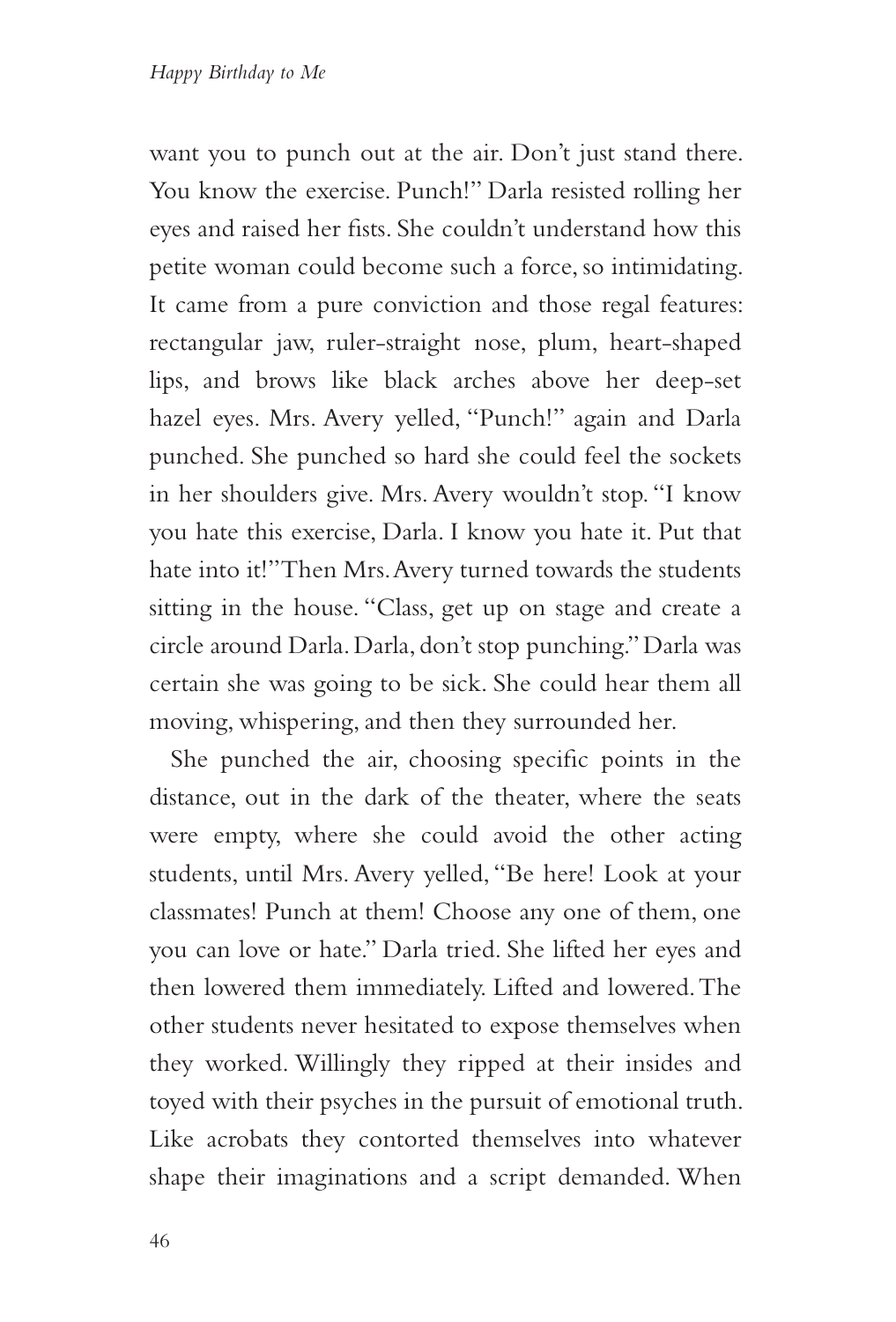they took center stage they presented all that muck on a gold platter while they asked the most humiliating question: Love me? And Darla, there in the center of the circle, couldn't give them anything in return. It was too close, too intimate, too much.

Lewis was the only student who still expected something from her. But he was her roommate—he didn't count. She searched the actors' faces for reassurance, for the secret understanding that this was all bullshit. A smirk would help, a look to confirm that Mrs. Avery was out of her mind and that it wasn't because Darla just *didn't get it*. It was supposed to be *acting*. But their faces were a combination of impatience and pity. She knew they were sick of her wasting their time.

She settled her gaze on Lewis and punched in his direction. His eyes were so dark she could never tell what he was taking in. He seemed to tremble with hope. He sucked in his lips like he was bearing pain. She flushed with embarrassment at the thought that he hoped she'd have a breakthrough. Briefly the question—could I love or hate you, Lewis?—presented itself in Darla's mind as if on a marquee. No answer followed.

She just wanted it to stop—the churning inside of her, the humiliation. And if she kept punching, would it go away? Would Mrs. Avery stop talking? Her voice was a drum. "You can't be a civilian on stage! How do you expect to surrender to something greater than yourself if you don't allow yourself to feel?"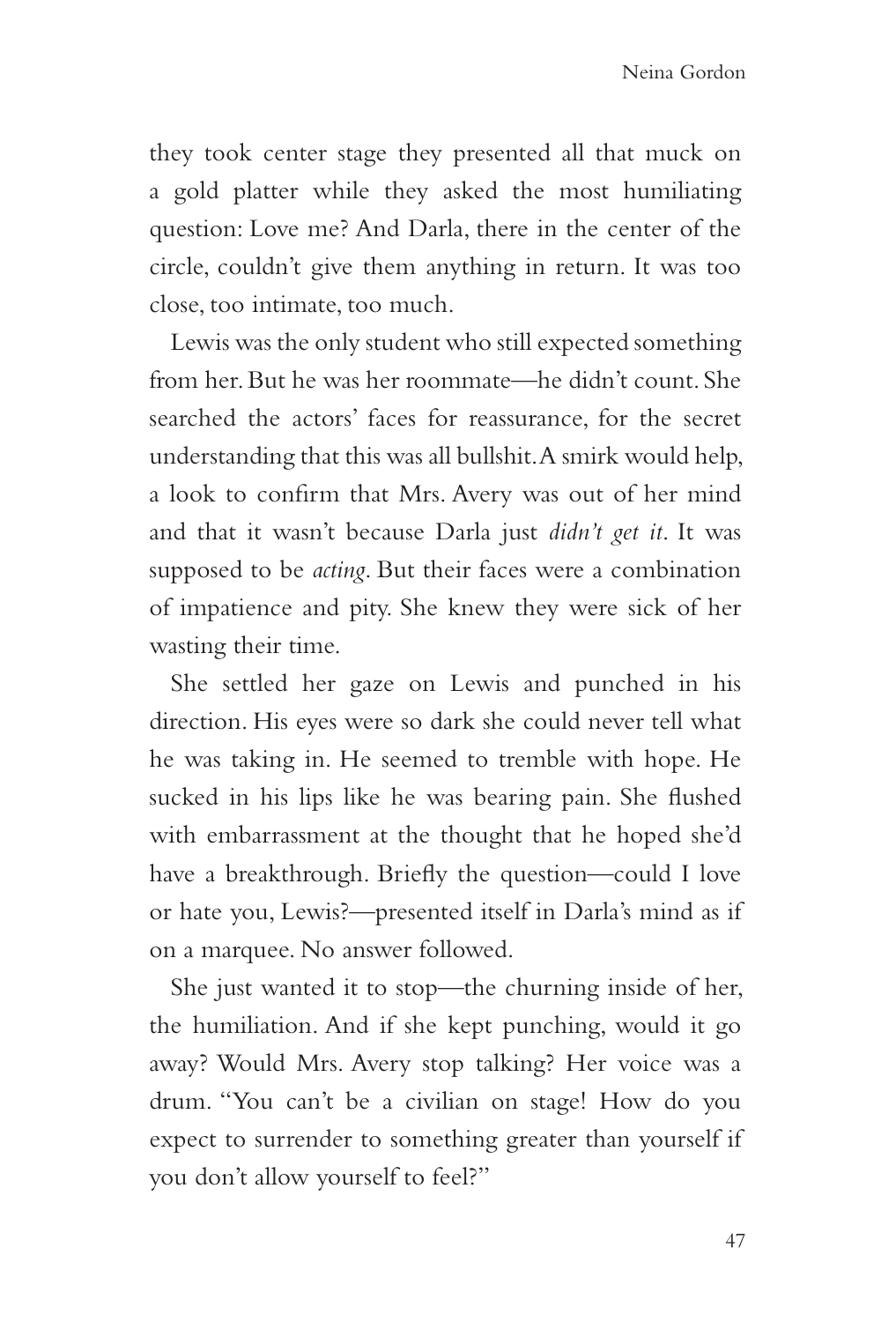Darla wasn't as vulnerable as Laura Wingfield. So what? So what if she couldn't bring Tennessee Williams's sister to life—that hidden and debilitated soul like glass that shattered upon encountering the world? Who would willingly put themselves through such pain for a character? Darla was a pretty girl. People liked to look at her. Didn't that count for something? Just a week ago, when she was working at Koo Koo Roo in that absurd faux chef's uniform with the winking chicken on the breast pocket, that man had come in and couldn't stop staring at her. He was an older man, a modeling agent, with gossamer hair and delicate bones. Tippit was his name. From behind the counter she handed him his plate of chicken and a medley of salads, and with his long fingers he placed his card in her hand. "I do hope you'll call," he'd said. "You have a beautiful face and I've been looking for someone with copper hair." The man's fingers brushed her hand and she twitched.

Modeling would be simpler. In this studio with Mrs. Avery, beauty didn't count for anything. Right now, as Darla stood center stage in a circle of students who looked at her indifferently while she punched and lost her balance, and with the lights so hot and bright she could feel her makeup run into her eyes, she realized that she was as talentless an actor as when she started, and it took all the restraint she had not to scream, "I hate you, Mrs. Avery! I hate you!"

 $\circ \sim$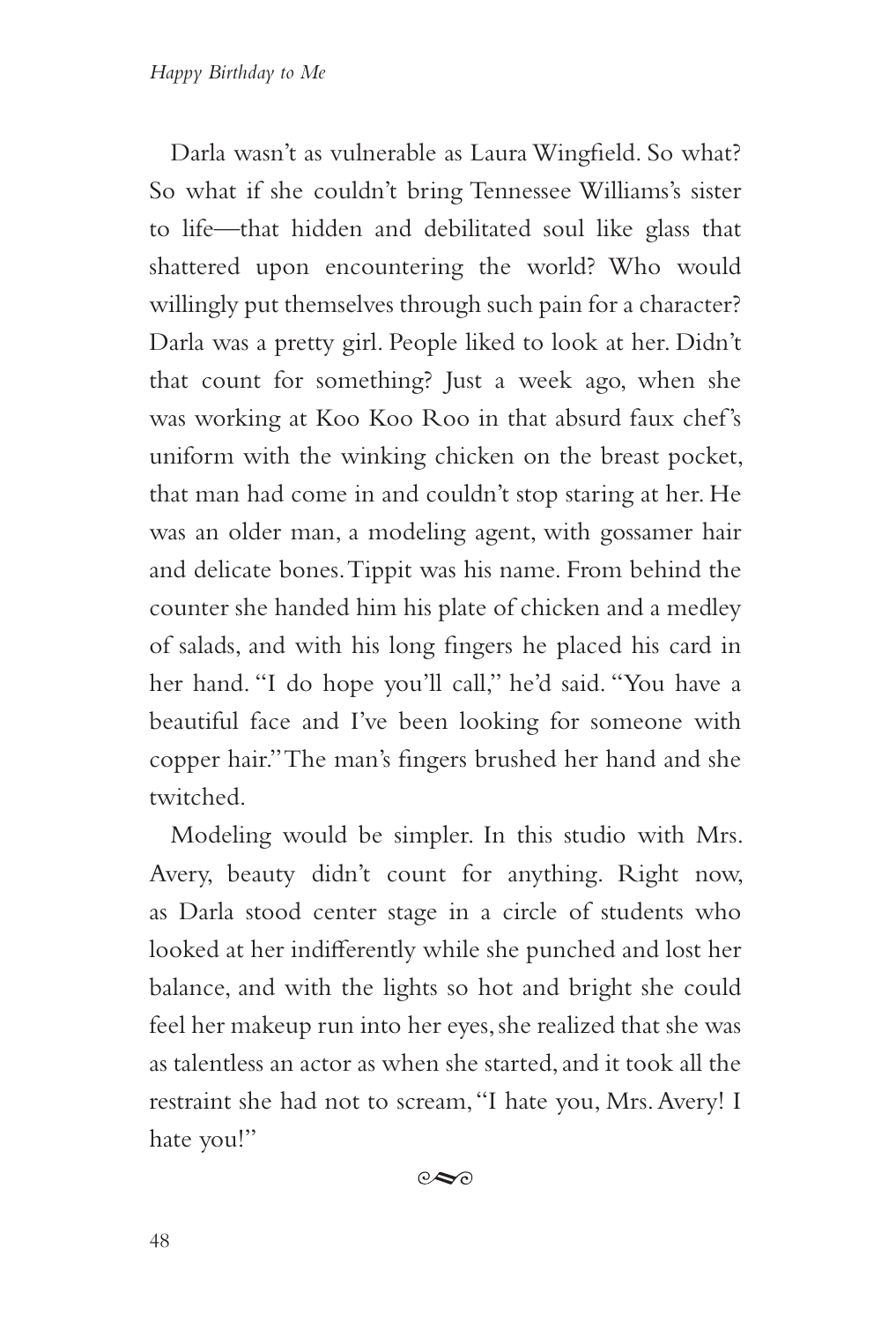Darla sat in the passenger's seat of Big Blue, Lewis's pick-up truck that wasn't very big, and was only partly blue—he'd been in an accident last year, a white car had sideswiped him, lifting most of the paint from the left side of the bed and replacing it with a sizeable dent and a long white tail. The other driver was at fault, but Lewis refused to get the car fixed. It wasn't broken, according to Lewis; the damage was just cosmetic. They drove down Hollywood Boulevard. Darla rolled down the window and stuck her head out. The air was dirty and dry and hot. It was just after ten o'clock in the evening. The sky was brown, grainy with pollution and heat. It could have been day or night. The brassy lights on the Boulevard and the neon signs vied for her attention. The people on the street looked like misplaced extras on a movie set.

Lewis was playing with the knobs of the radio. Big Blue didn't have a CD player or air conditioning. Keep it simple was Lewis's motto. He kept catching static. Darla waved his hand away.

"Concentrate on the road," she said.

"My, my. Aren't we in a bad mood."

She scanned through the channels and settled on a station playing Jamiroquai's "Virtual Insanity."

"I'm fine," she said and leaned her head back into the seat. The music bounced in the cab. She closed her eyes and watched colors twirl and dance, the quick sounds of jazz making sense of chaos. The rhythm slipped into the tension that gripped her neck and stomach during class.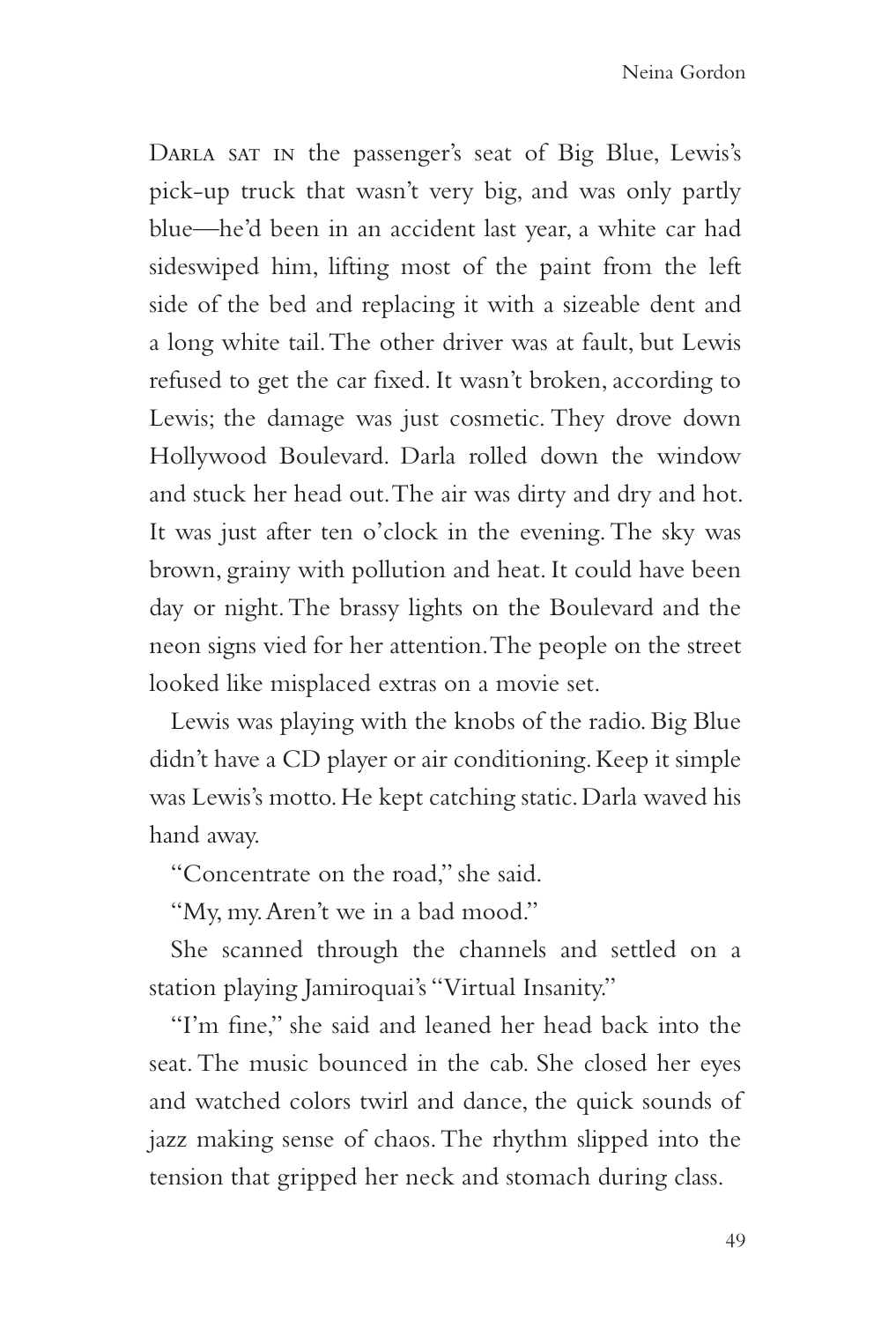"You're not fine, you're all pent up," said Lewis.

"Two more classes and I'm done. So there's nothing to worry about," said Darla, keeping her eyes closed, trying to escape into the music.

"Who's worried? I'm not worried."

It was true, Lewis rarely worried, but in class his face wrinkled with concern and she saw him biting the inside of his cheek.

"You give up way too easy," he added.

Why wouldn't he just let her be? "Fine, I give up too easily. But acting is obviously not my vocation."

"Why did you even try it?" he asked.

"I don't know. Marisol suggested it."

"Oh, that's big of you, blaming Marisol."

Darla fought the impulse to grab the plume of dreadlocks that sprouted from Lewis's head. "I'm not blaming her. Can you just let me listen to this song?"

Marisol was their other roommate and of course it was easier to blame her. She had an amusing yet intriguing L.A. quality that Darla, coming from an arid no-man'sland in the central valley with a vague identity of not quite city and not quite country, had found hypnotic. Marisol spoke with a Latina accent that made her words linger in the air like a floral perfume, her hair was as long as a horse's tail, and she had fierce reptilian eyes. She was convinced everything she said mattered and after graduation was planning on returning to Mexico, where her family was from, to become a curandera. Darla tried to get her to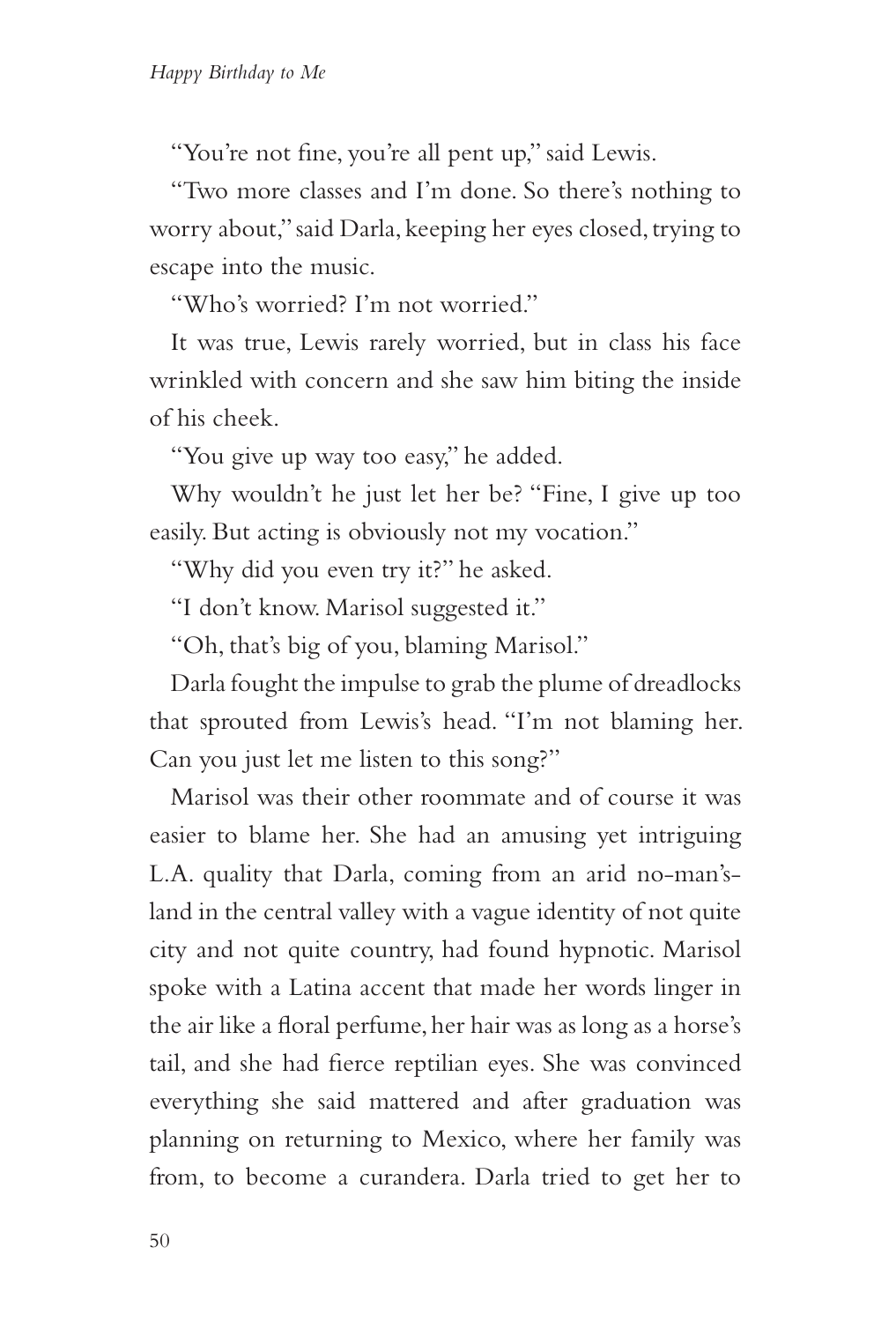explain what exactly a curandera was and when Marisol told her a soothsayer, a healer, Darla still couldn't grasp what she meant. "Do you mean like those psychics who give readings for \$10 on Westwood Boulevard?"

Marisol blew air from her oversized lips. "No estupida," she said. "Curanderas help heal the soul."

Marisol would say things like, "You need to buy some gold earrings, it'll help heal your wounded image, put you in touch with your inner Aphrodite." Or when Darla had severe cramps, Marisol made tea out of dried raspberry leaves, chamomile, and passion flower, placed it in front of Darla, and said, "Drink this." Voilá, the pain disappeared. So when Darla was listless last semester, moping around the apartment because she'd decided she didn't want to be an International Relations major anymore and didn't know why she'd chosen it in the first place—it sounded smart?—Marisol recommended she try acting. It was Los Angeles after all. Who didn't consider acting? Living out drama without consequence, saying things you would never dare say in actual life, the freedom not to be you, but someone else. Such expression appealed to Darla, and when Marisol encouraged her it was as if Darla had been given permission to seek a forbidden dream. Yet every time Darla got on stage, she closed instead of opened. Mrs. Avery would say "Speak" and Darla would go mute.

The song ended and she started flipping through the channels again. It was all crap. Lewis hummed, calm and focused on the road; he didn't even seem to notice when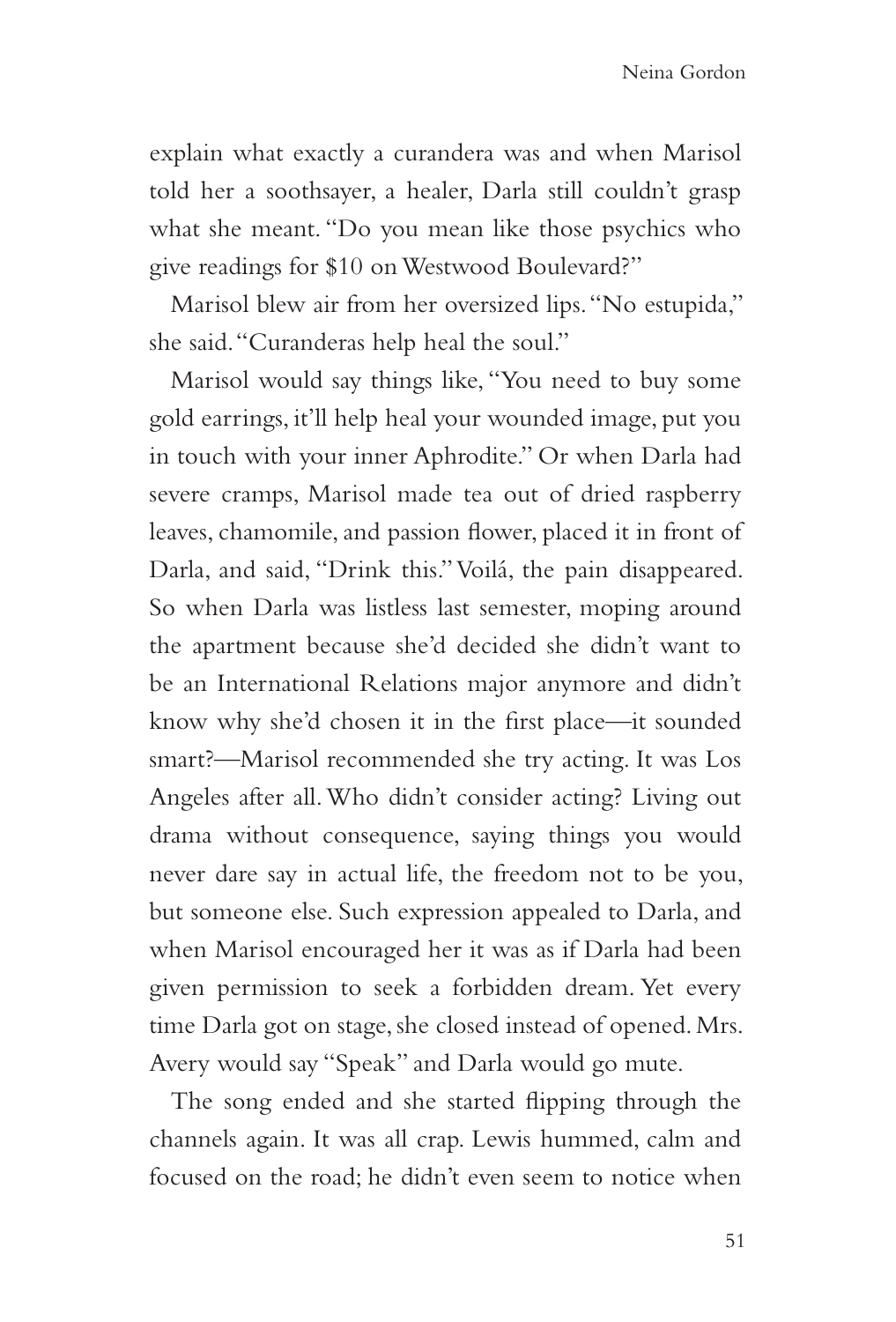she turned the radio off.

"Why did you sign up with me, anyway?" Darla asked.

He shook his head, and exhaustion pulled on his face. "Because you pinned those big blue eyes on me and begged me to go with you." A sly smile broke on his lips. "We both know you just needed a ride."

"I would have taken the bus."

"Yeah, right," he said.

"I would have," she insisted. She would have hated it and complained incessantly—an hour and a half to get to Hollywood from Westwood was ridiculous—but she would have done it. Although without Lewis she probably would have quit within the first few weeks. His mere presence was a support she couldn't do without. He had a confidence that was foreign to her, a warmth and honesty that seemed too generous considering his past: drug addict at 14, dealing at 17. He didn't like to talk about it except to say that he made it out by the grace and love of his family. It was a past she might have thought he fabricated because she could only see him in the world as he was now, so present and full she couldn't imagine him ever fleeing from it, but there were the raised tracks on the inside of his arms, scars like tiny, dull, hard blisters, an anomaly in the smoothness of his skin.

"Look, I was happy to do it. It was something different. Besides, like you said, it's over in two weeks and then we're back to school." But school wasn't a consolation for Darla. Unlike Lewis—who at twenty-six was already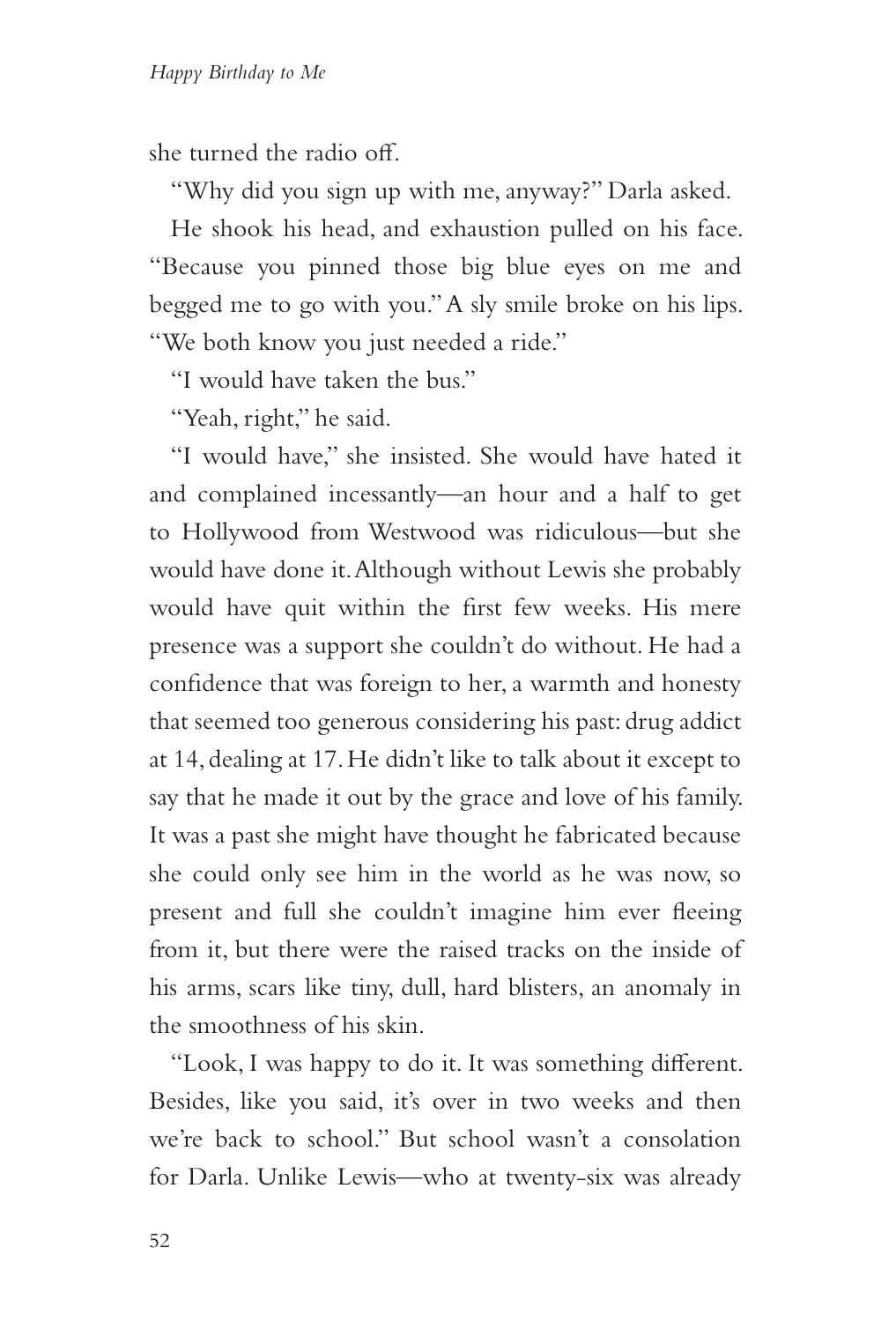working in public health and referred to it as his field— Darla still hadn't settled on a major. He knew what school was for him: a hoop to jump through. He was already counseling and screening people for HIV out of a testing van that covered from Santa Monica to downtown, and North Hollywood to Long Beach. A certificate in public health counseling would, as he liked to put it, make him respectable. But he must have known that what he did was already respectable, helping kids like himself who had gotten lost in addiction and didn't have the love and support of their families, like Lewis had.

She turned away from him and tried to count the pink Hollywood stars that covered the sidewalk like footprints. The wind lifted her hair in a tangle above her head, and she forced her fingers through it, smoothing it down around her face. On the corner of Hollywood and La Brea, where Lewis stopped at a red light, she stared at a Marilyn Monroe who was striking her *Seven Year Itch* pose, blowing kisses with such desperation Darla couldn't bear to look at her. She leaned back into her seat and rolled up the window. The cars and the lights and the people sped past too quickly and blurred together.

"Uck," she said.

"What?" asked Lewis. He made a left onto Fairfax.

"I just want to get home."

Marisol was sitting on the living room floor watching *E TV*—some red carpet event—when they walked in the door. She was skillfully eating Kung Pao chicken with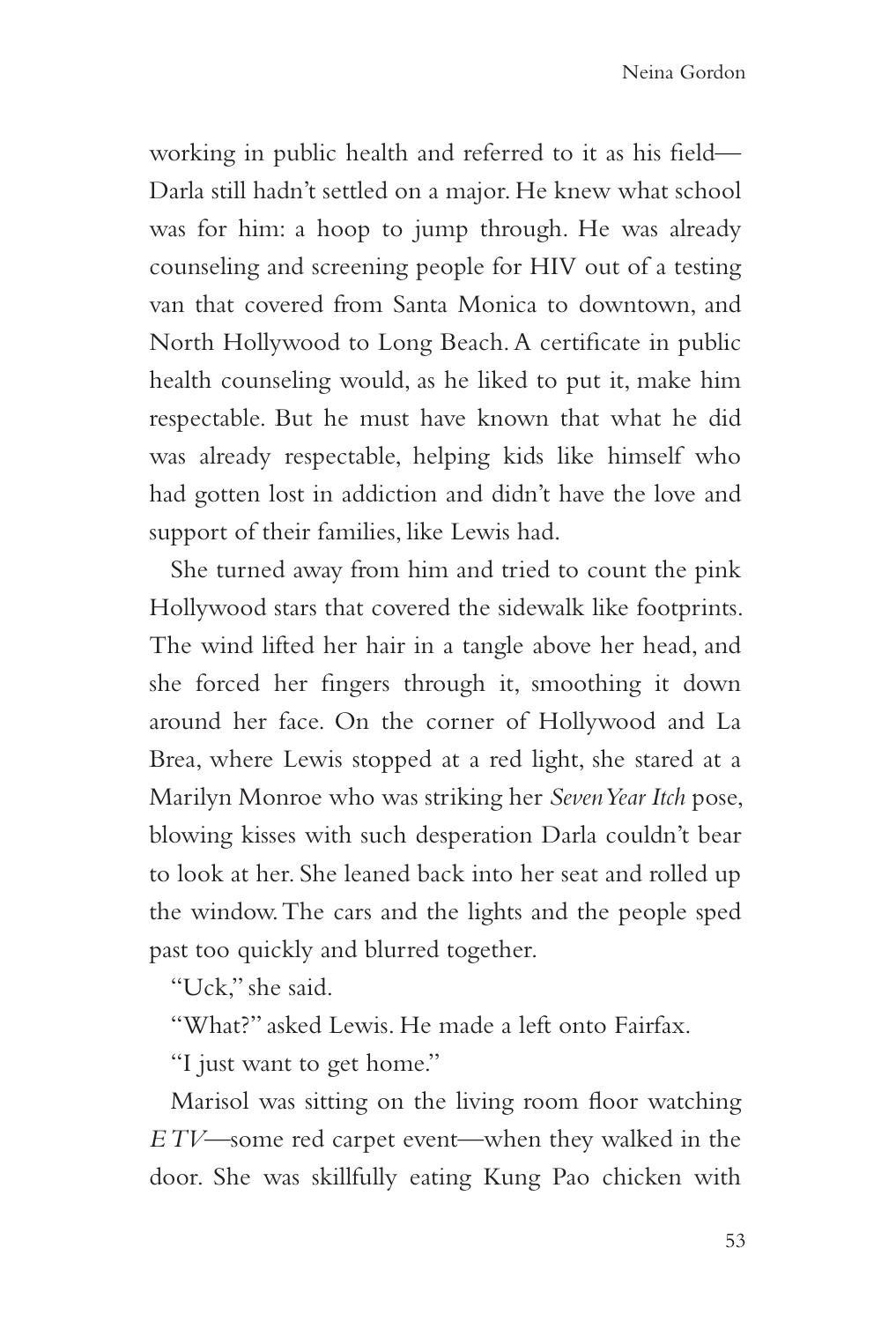chopsticks. "There's more Kung Pao in the kitchen if you want any. How was class?" she asked.

"Fantastic," said Lewis.

"Shitty," said Darla.

Darla examined the squishy, orange chunks of chicken, inhaled its vinegary smell, and decided she'd have Top Ramen instead. Lewis rubbed his hands together in anticipation. "You can have it all," Darla said. At which point Lewis broke into a happy food dance, alternately lifting his right and left shoulders to some inaudible beat, circling his hips like he was swinging a hula hoop, and then pounding his stomach with fervor. He was trying so hard to make her smile and she wanted to be a good sport, but she couldn't will the sulk out of her eyes. He let out a long, deliberate sigh, picked up the box of Kung Pao, and headed into the living room.

Lewis and Marisol sat on the carpet watching Joan Rivers quack about the sublime and grotesque fashion choices of the stars while Darla eased herself onto the couch behind them. After two minutes of trying to maintain her balance while eating ramen on a couch that might as well have been a waterbed, she moved to the floor. Lewis stretched out like a cat, sat up and began to roll his neck. Marisol walked over to him on her knees and started massaging him. He began ooohing and ahhhing as she pushed her fingers into the tender divots between shoulder and neck. From the corner of her eye, Darla watched Marisol squeeze the base of his head; her fingers slid down his spine, she pounded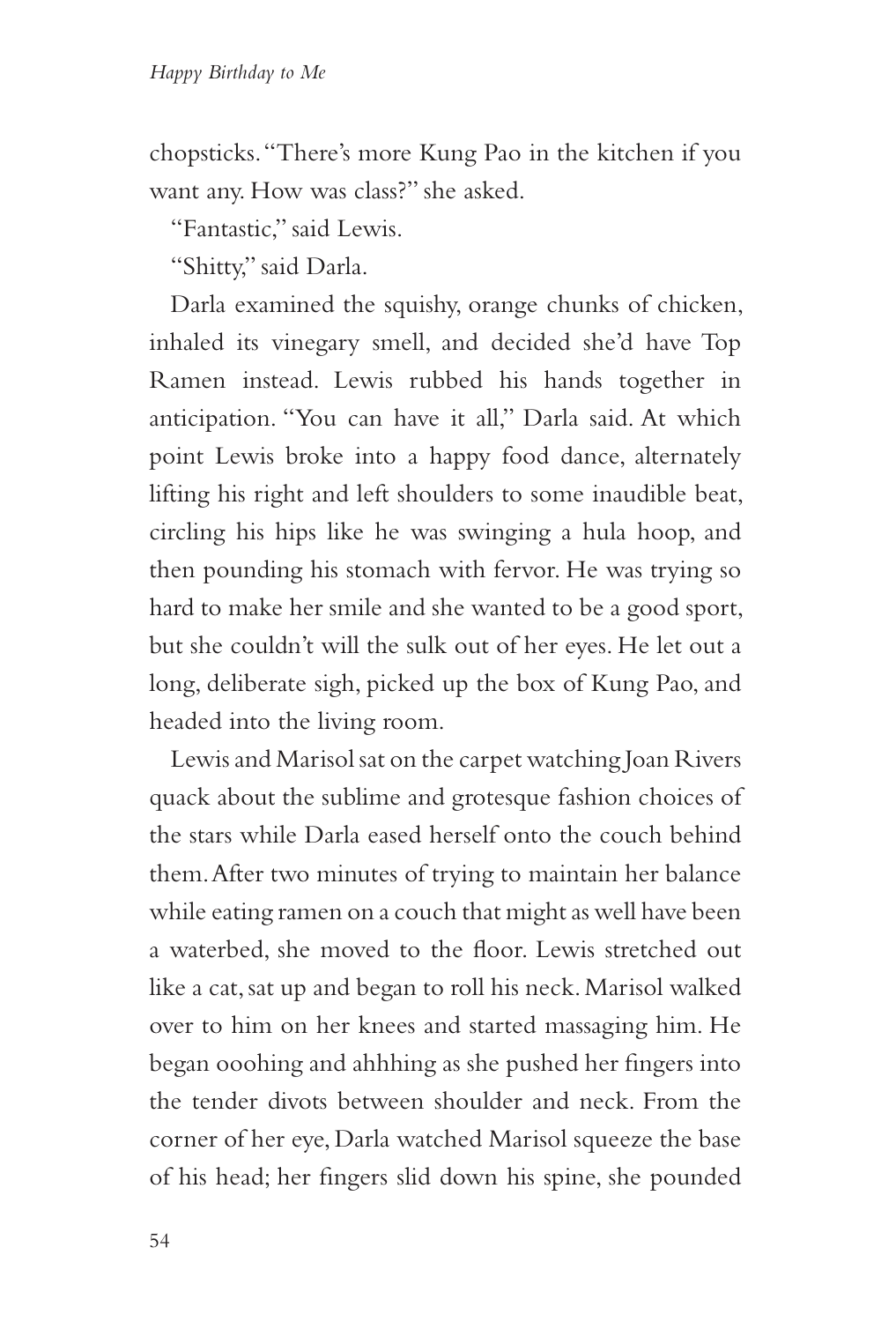the muscular wings of his back, and Darla's stomach began to turn as if someone were kneading her insides.

Marisol dug into his shoulders and told him he was too tight, he needed to stop lifting weights, do yoga instead, and start taking Epsom salt baths. The uneasiness in Darla's stomach became sharper, angrier. She shifted her focus back to Joan Rivers, who was telling Catherine Zeta Jones that she was divine and did Catherine know that she and Joan shared the same housekeeper? Then Lewis oohed again. "I'm trying to watch this, Lewis. Could you keep it down?"

"Saar—ry," he said.

The way Marisol flipped her hair, the way she spoke, the sensual and languid movement of her body, the ease with which she seemed to go through life and prescribe ridiculous remedies for the soul—menstrual cramps and tight shoulders were not soul diseases!—made Darla furious. It's what she loved about Marisol and, as she watched her with Lewis, she realized it was also what she absolutely despised. Darla felt her forehead for a fever. She went to the kitchen, filled a glass with ice and Sprite and took it down in a few quick gulps. The sugary soda dripped from the sides of her mouth. She wiped it away, felt her cheeks for heat, counted to ten and returned to the living room. She stood watching them. Marisol laughed as she massaged Lewis's ears—his ears! Something tight inside held Darla; she could see wire coiled around her ribs; it constricted her breath and poked into her sides. She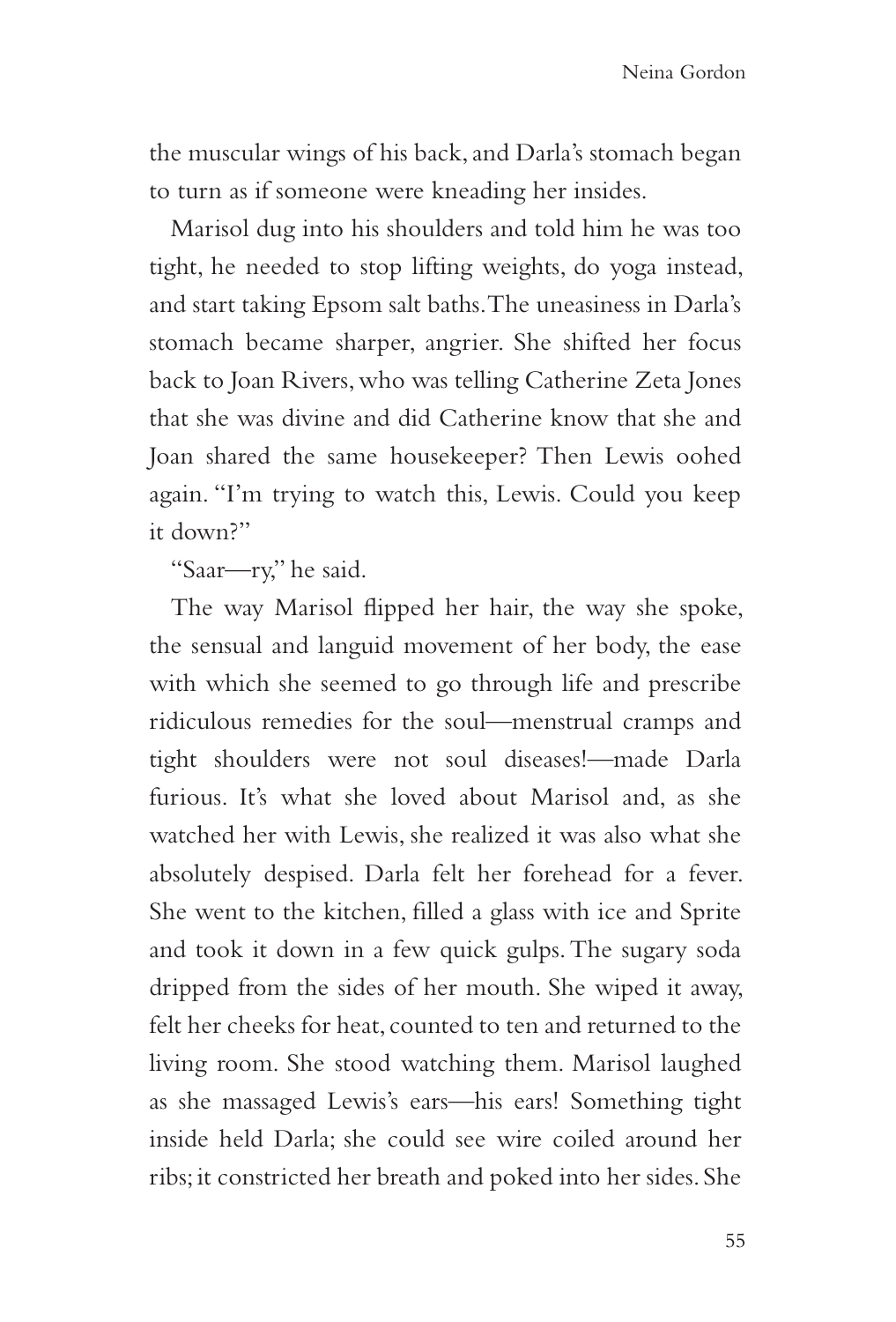heard herself saying, "What are you two doing?"

They turned towards her at the same time and their animated faces dropped flat with surprise.

"What do you mean?" said Marisol. "I'm giving Lewis a massage."

"Whatever you two are doing, please stop," said Darla. "Didn't we agree to this before we moved in together? No hooking up. No complicated love affairs. Let's not shit in our own back yard. Isn't that what you said, Lewis?"

"Man, I don't know what has gotten into you." He put his face in his hands, took the tips of his fingers and pressed them hard against his forehead. He looked up at Darla. "This is not hooking up. This *is* a massage."

"Darla," said Marisol. "You take it all too seriously. All of it."

"And you don't take anything seriously," said Darla.

"You are out of line, chica. Why are you picking a fight with me?" said Marisol.

Lewis intervened before Darla could speak. "It was a tough class tonight. That's all. That's all this is." He said it to Marisol as well as Darla.

The lights in the living room were a bright sun. Marisol and Lewis sat on the floor looking at her with gentle and careful eyes, and she knew they were seeing something she didn't see. A quiver spread across her face. Stop, stop, stop. She pressed her nails hard into her palms and said, "I'm tired, I'm going to bed." She walked into her bedroom and closed the door.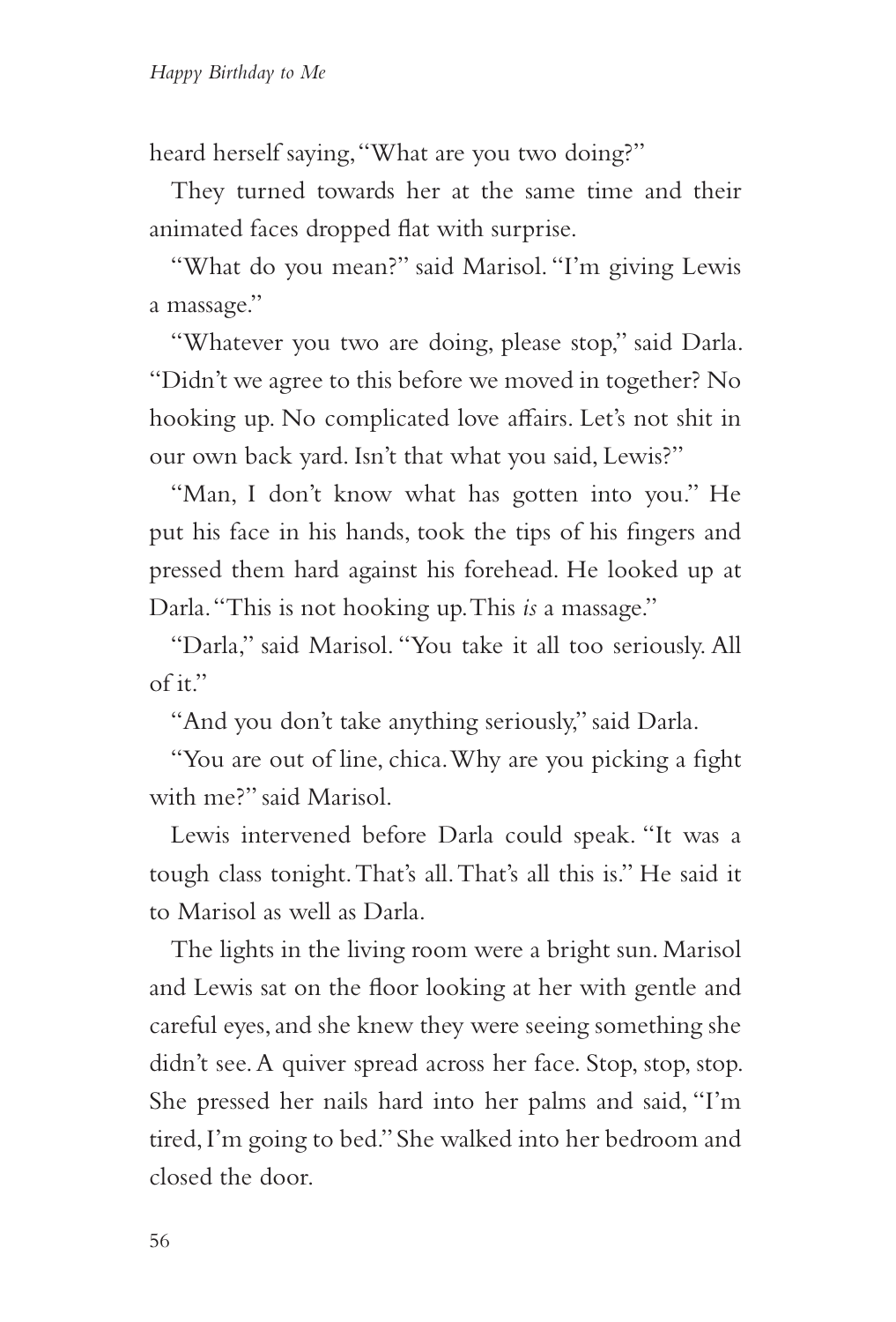Marisol could just go up and touch him, put her hands on him. It was so easy for her. Darla thought of when she met Lewis for the first time at the Santa Monica Art Institute when she wanted to be an artist and signed up for a beginner's drawing class. Lewis stood in a sunlit room like Michelangelo's *David* while she and ten other students diligently sketched his firm flesh. Having never sketched a naked man before she didn't know what to do; she was fascinated by the size of his penis and his ability to stay flaccid in a room full of mostly attractive women.

She avoided looking at him, but ultimately looking was all part of the exercise. His hair was long then, braided and tied back with what looked like kitchen string. She admired the muscle in his right forearm, how it surfaced from his wrist like the crest of a wave and pressed against his skin until it disappeared into his bicep. She'd noticed the inside of his arms when the instructor had him change position and wondered at the cluster of black stars—an allergic reaction? The scars from a childhood infection? Heroin hadn't occurred to her.

Large and round, his eyes were as heavy and sad as a basset hound's. They startled her, those eyes, seeming to take in a bigger world than she could possibly comprehend. Pockmarks ran along his right cheek to just below his mouth, and a brush of acne dotted his chest.

One day she looked up from her sketchpad and caught his eyes on her. She blushed and looked away.

Later that year, after she'd determined she wasn't an artist,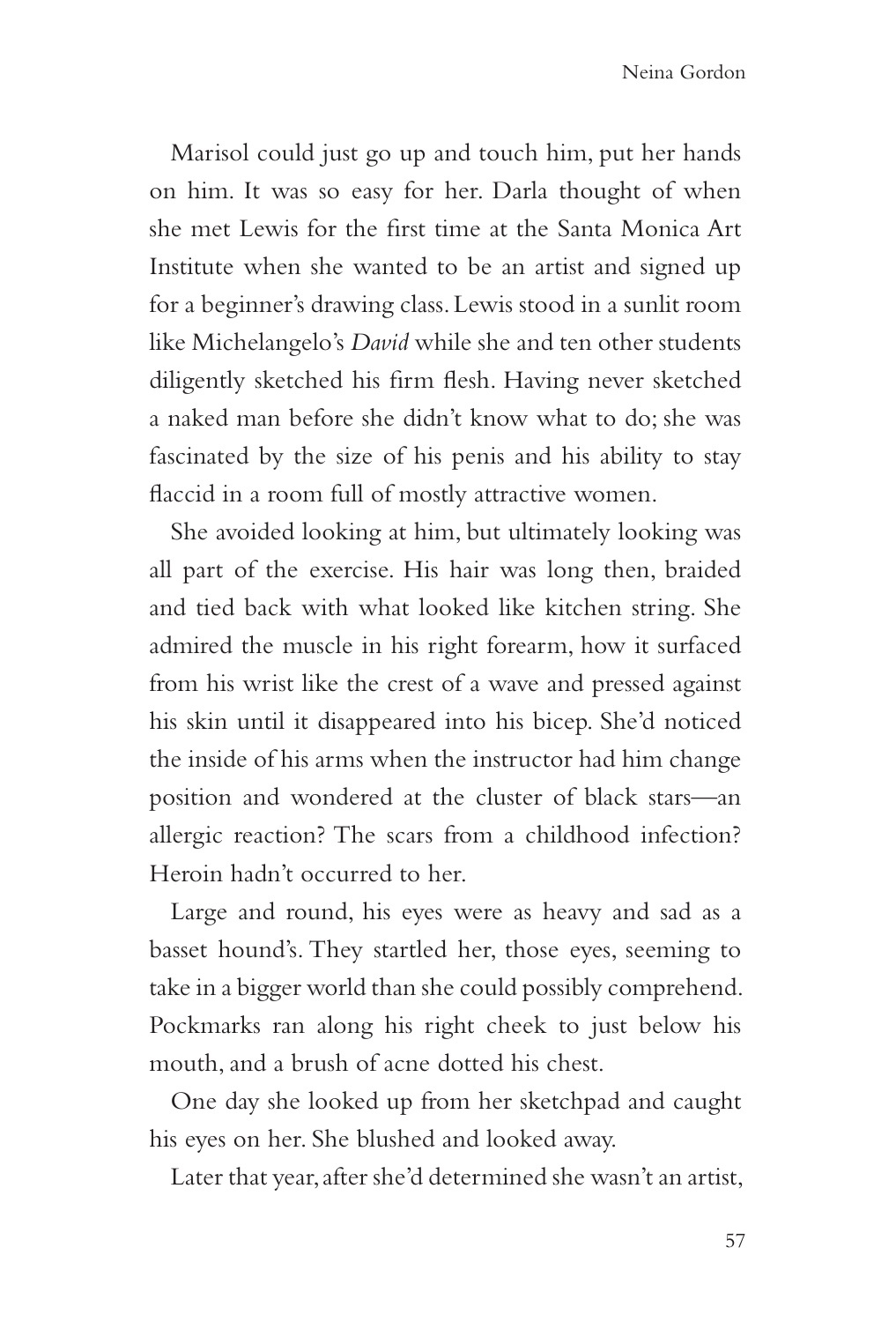she stood in line at Kirby's on campus deciding between a mocha or a latte when he tapped her on the shoulder and asked, "Do you remember me?" She recognized him, but couldn't recall from where. He said, "Art Institute." Oh! Yes, yes, of course. His hair was short now, a plant flowering from his head, and he wore clothes—a white T-shirt and army fatigue shorts. He told her she had an unforgettable face, cheekbones as full as apples. He wanted to buy her coffee. She said she'd buy her own, but he could join her if he'd like. He was direct and good-natured, and he wanted to see her again.

He was easy to talk to. A military brat, he had travelled all over the country and world with his family until he was twelve when his Dad retired from the Army and the family settled in Eagle Rock, just east of Glendale. "Italy trumps Eagle Rock," he told Darla.

He asked mundane questions like: What's your favorite color? Chartreuse. "What the hell color is that?" he'd said. A type of green and it was the name, not the actual color, she really liked. "Complicated," he'd said and winked at her. What music do you listen to? Radiohead, Red Hot Chili Peppers, Sara McLachlan. He nodded and said there was a whole lot she was missing out on and he could help her with that, if she wanted. What was her favorite food? Crispy hash browns. "Now that's what I'm talking about—the only thing better than crispy hash browns is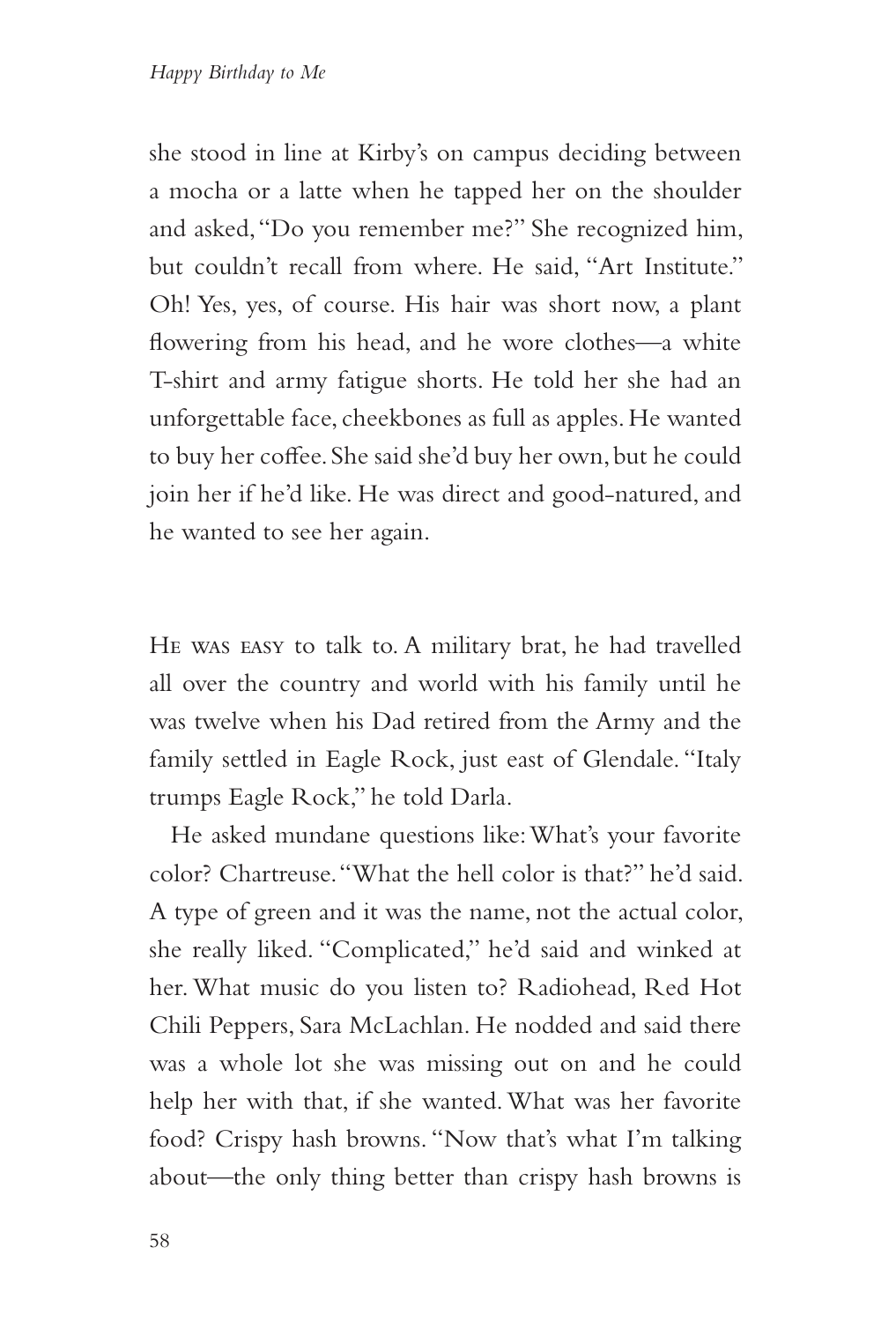some fried calamari with a nice cocktail sauce. Even better is crispy hash browns *and* fried calamari." He made her laugh. When she got uptight about a C she'd gotten on an economics exam he asked her if she wanted to be an economist. No. "Don't waste your time worrying then."

She'd always heard that relationships came down to timing. They didn't have enough time to figure out what they were or what they were becoming when he informed her that he was being kicked out of his studio in Los Feliz something about the building undergoing foreclosure and a change of ownership. He was thinking about moving to the west side where the air was cleaner and he'd be closer to school. "We're looking for a roommate," she'd said without thinking. And then she introduced him to Marisol.

DARLA CHANGED INTO her pajamas, slumped onto her bed, and bit at the inside of her cheek. Sleep was far away. Her entire body was itching; she scratched the inside of her hands and her ankles. She walked over to the mirror just above the dresser. Her skin was blotchy and red with irritation. What the hell was wrong with her? She grabbed her purse, opened it and dug inside the pockets. Her fingers found the card crinkled up like a piece of trash under crumbs and an empty pack of gum. She smoothed it between her fingers and read the print: Tippit's Modeling Agency: 213-501-1122.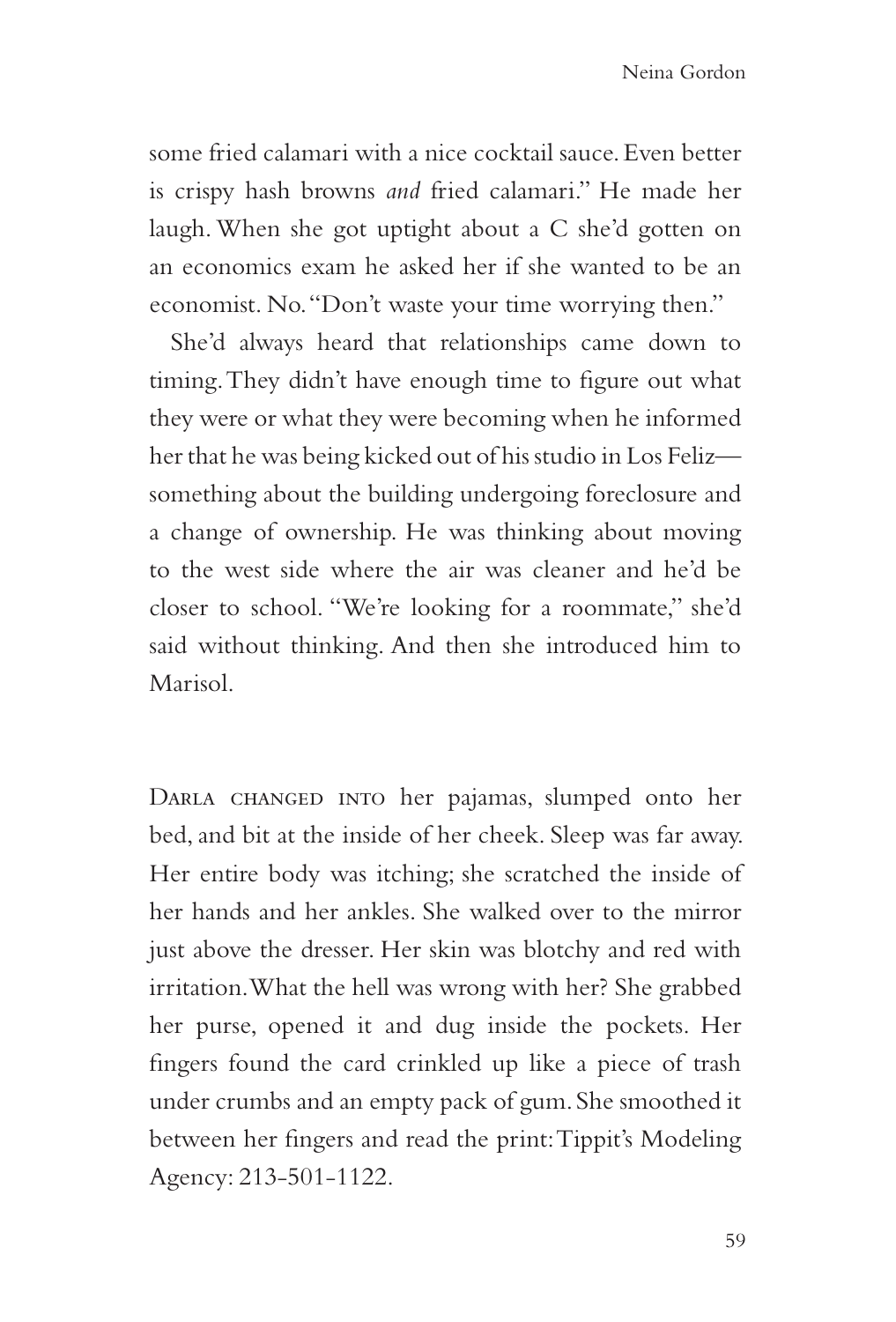$\infty$ 

THE BUILDING WAS located on the edge of Sunset Strip. It was four stories, gray, and unimpressive. Darla thought an address on Sunset Boulevard lent it some credibility. Tippit's Modeling Agency was one among many offices along a narrow corridor that was filled with the electric hum of fluorescent lights.

In the waiting room she crossed her legs, felt the vinyl cling to her thighs and regretted wearing such short shorts. She tried to ignore everything that made her feel uncomfortable: the smallness of the room (it had no windows), the crimson carpet and the baby blue of the chairs, dust as thick as laundry lint that hung from the vent above the door, and row upon row of pictures of Tippit with his arm slung around various movie stars. He looked more like a tourist posing with them than a colleague or friend.

She was the only one in the room besides the receptionist, a girl who looked about fifteen with hair the color and consistency of powdered sugar. The girl thumbed apathetically through an US magazine.

Darla rubbed her hands over her thighs, across her collarbone; she pinched her chin, took in a deep breath and exhaled so loudly the receptionist looked up and her pencil thin eyebrows almost flew from her forehead.

"Does he see a lot of models?" asked Darla.

"He sees a lot of girls," said the receptionist and flipped to the next page of her magazine.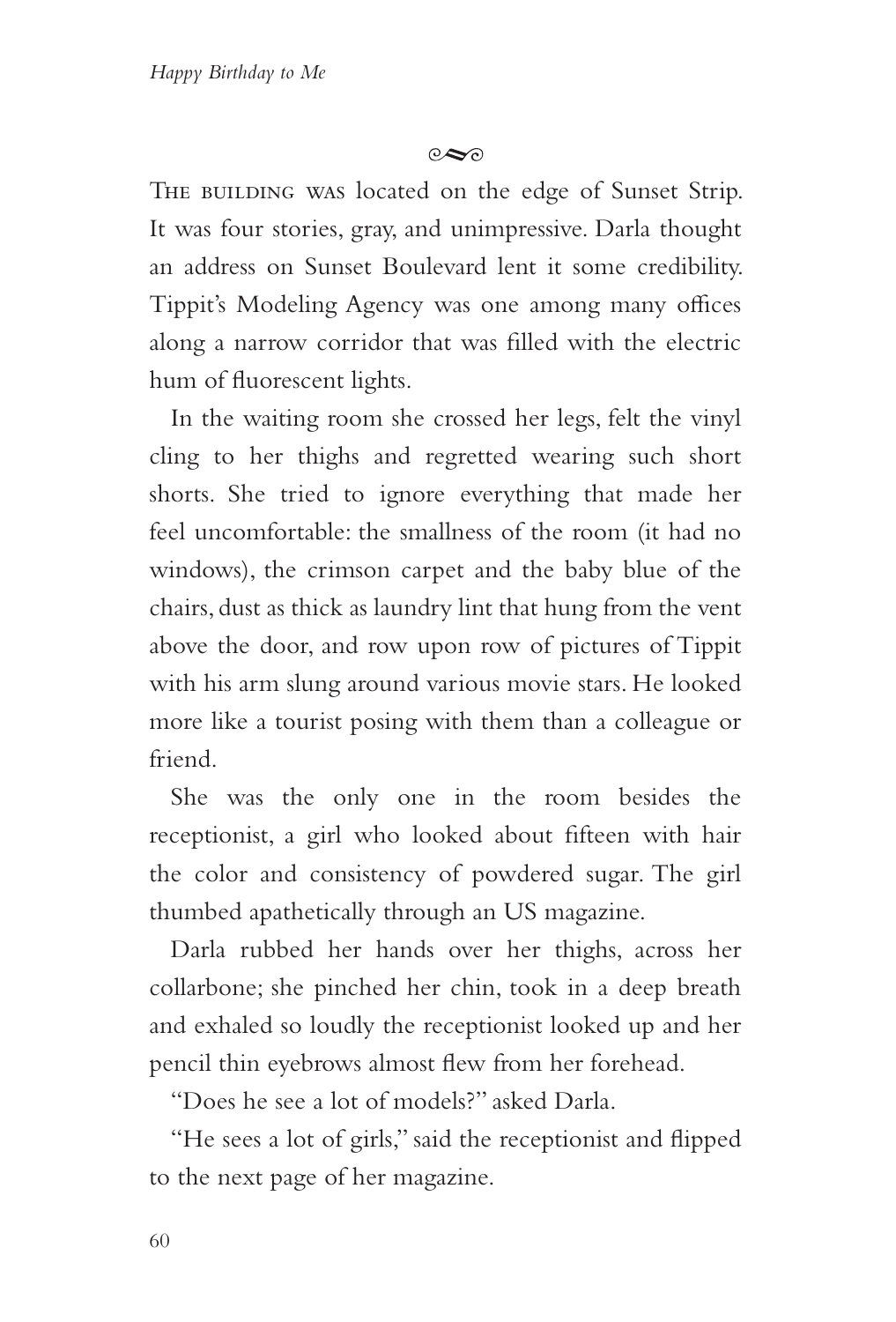"Today's just a slow day?" asked Darla.

The receptionist's face might as well have been numb, there was nothing in it but a vacant disdain. The phone's ringing cut the silence like an emergency siren. Darla flinched.

"Mr. Tippit will see you now." The receptionist pointed to the door just to the right of her desk.

"Through there?" asked Darla, looking at her for reassurance or warning.

Without looking up she said, "That's where I'm pointing."

"*Thanks*," said Darla.

Mr. Tippit's personal office had one dull tinted window where light filtered through and jaundiced everything it touched. He sat in a large black swivel chair. In Koo Koo Roo, where she'd met him, she recalled a refined older gentleman. Maybe it was the light in the office, but he was more emaciated, even skeletal, than she remembered. His eyes were slick with a whitish film like the belly of a fish. Her whole body stiffened—she couldn't sit down, though he didn't ask her to.

"Do you remember me?" she asked. Something happened to her voice, it constricted and sounded small and sweet like a child's. Breathe, she told herself.

"Of course, I never forget a beautiful face."

She didn't believe him. There was no recognition in his milky eyes. But what did it matter? Beautiful faces were everywhere in L.A.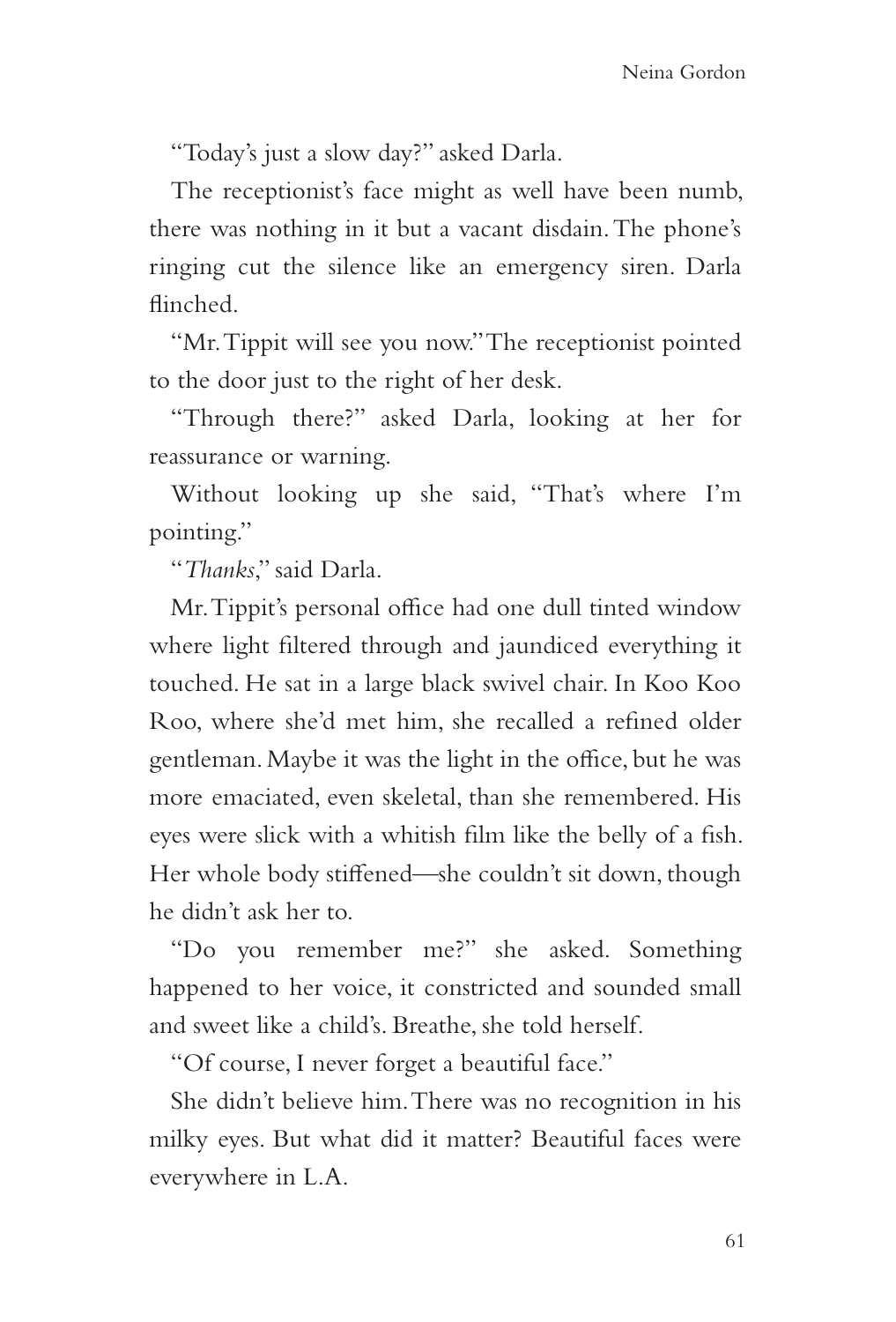She remained standing, waiting for instruction. Pleasure spread across his face as he looked her up and down. He asked her for her measurements. 34-27-36. Had she ever modeled before? No. Why not? She didn't think she was tall enough. Would she be interested in modeling lingerie? Maybe. She hadn't thought about it. He asked her to lift up her shirt so he could see the shape of her waist, then he asked her to lift it higher so he could look at her breasts.

"Remove the bra," he said.

She was floating, weightless. Thrum of traffic from the street. He wasn't real, nor was she. He said, "Remove the bra," again and she removed it.

She heard him say, "A 1940s pin-up girl look." There was a camera in his hands. Flashes brightened up the room. She stared at the white wall above his head until he said, "I think I can find something for you." His lips were two pieces of red licorice, his eyes tiny black buttons that sunk into his skull. He took down her details, said he'd call soon.

Outside, standing on the corner of Sunset and Larabee, the sun blinded her and for a moment everything was white and shapeless. Slowly the landscape appeared. Down the block, the red Hustler sign glared, the 900 Building glimmered silver, fine cars passed in what seemed like slow motion, and people lunched in the shade of café awnings cool water misted their faces and reflected rainbows while lanky hostesses stood with animated faces and hands drawing in passersby. All of it was slippery, and pretty, and new, and money. Is this what she'd wanted? The dry air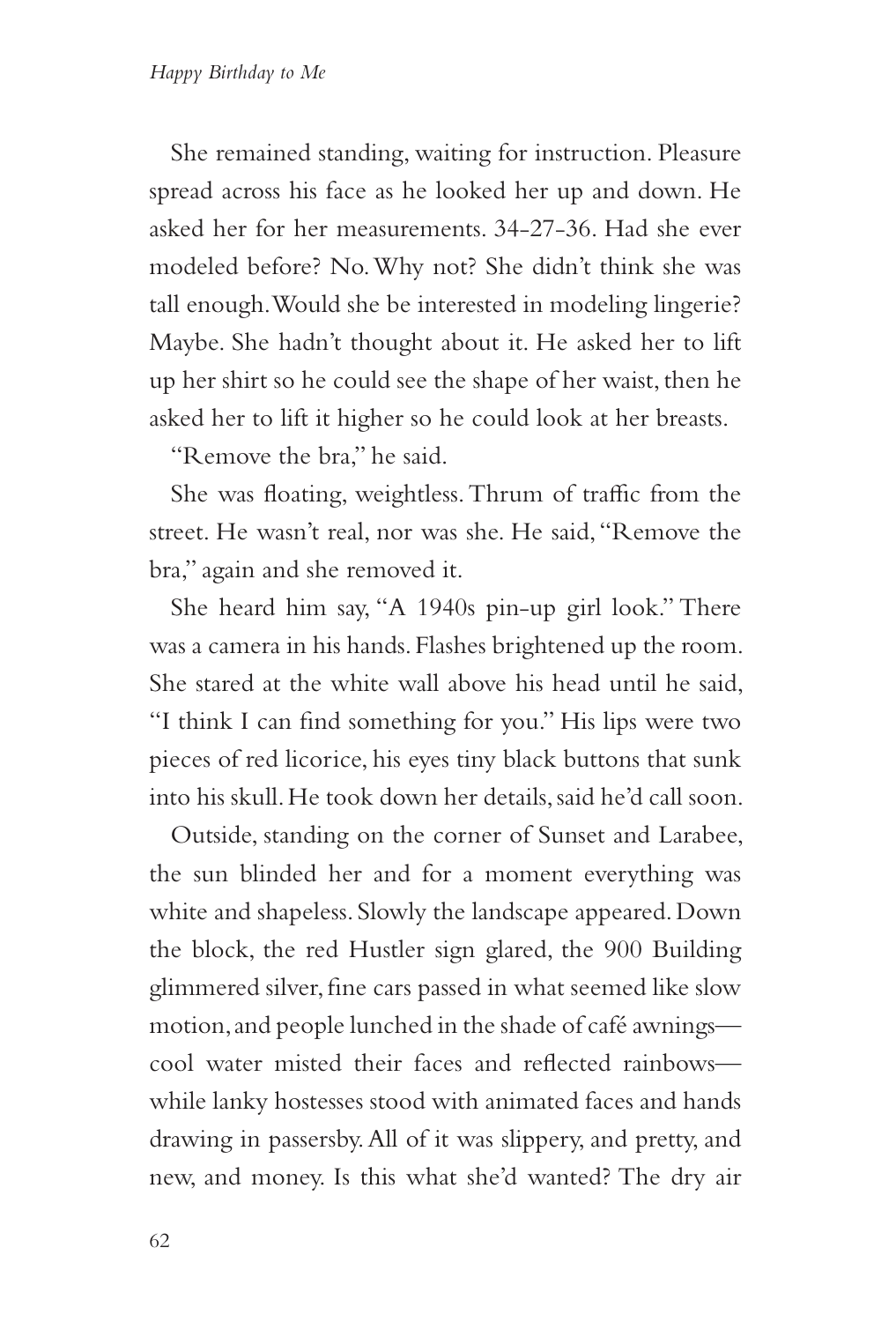scratched at her skin and made her shake: What the hell was she doing? He had her tits on camera; the douche-bag had her tits on camera.

THE NEXT DAY Darla called in sick to work and didn't get out of her pajamas. In the morning she went into the kitchen to pour herself a bowl of Kashi cereal and noticed the French press on the counter that was a third full of coffee. So Lewis had already had breakfast and left for the day. She poured herself a cup. It was lukewarm, but the rich smell and full taste of it comforted her. As she alternately took sips of coffee and bites of cereal, Marisol walked in, all breezy and beautiful. The bracelets on her wrists rang like chimes; her skin against her turquoise cotton dress appeared gilded.

Their eyes met, but they didn't say anything. Marisol couldn't be caught by the tangle of emotions Darla cast in every direction. This was the curandera, the healer of souls, who cut back on groceries and starved herself for a week each month so she could afford that obscenely expensive bronzer. If you were suffering she'd offer a sympathetic look and a potion, but anything more than that was too complicated and provoked her signature mantra, "Ay chica, it's too much."

Was Darla too much? She wished the life rumbling inside her fit somewhere. She envied Marisol's free spirit. Even if it meant a more shallow or less intense existence, it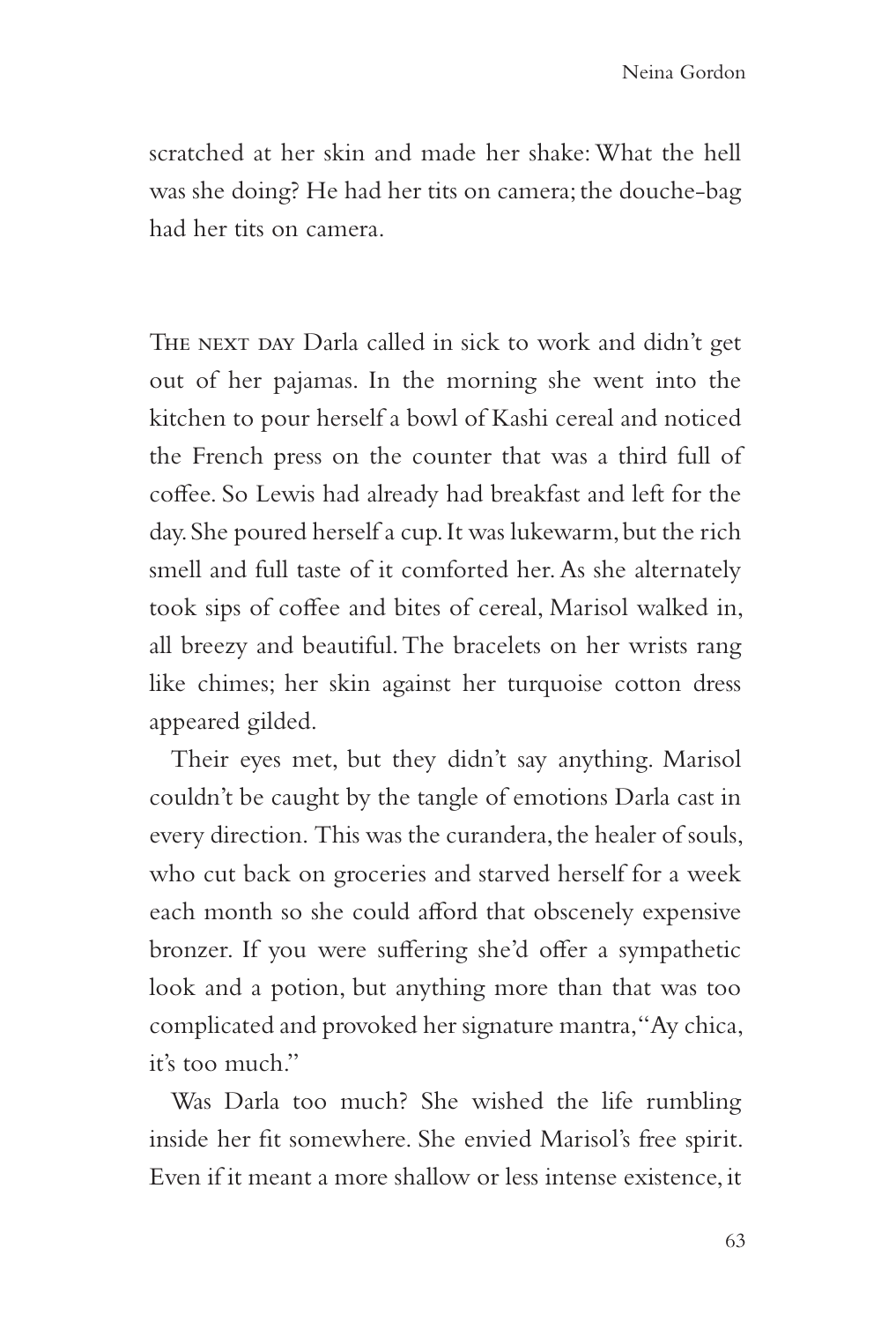would be easier. If only she could inhale some of that free spirit; if only the compact point within her that she felt sharpen and crystallize into a thousand shards of confusion could be dispelled with the intake of breath.

Marisol went about packing a lunch: slices of avocado, Swiss cheese, tomato, purple onion, and lemon. She packed small plastic containers filled with salt, pepper, and olive oil and then she added a packet of water crackers. In the cupboard, Marisol kept a box of bite-size squares of Ghirardelli's chocolate. She took two. She was working the desk at the Santa Monica Youth Hostel that summer and watching her pack a lunch in the mornings was like observing a religious ritual. Darla knew she should say something about the other day, apologize for her moodiness. But her mood still seemed to have the upper hand and she couldn't be bothered to pretend otherwise. Luckily, she didn't have to because just then Marisol whipped her head around, her face cool and composed as if to let Darla know there was no need for drama, and she asked, "You still mad at me, chica?"

She wished she could stay mad at Marisol; it would be easier than dealing with the tumult inside her, easier than dealing with herself. At least it would be easier for a little while. "No. I was never really mad at you. I'm sorry."

"Ay. No te preocupes. I didn't really think you were mad at me. You know what they say—water under the bridge." Marisol folded the top of her paper lunch sack, placed it in the gaping mouth of her black leather purse, and gave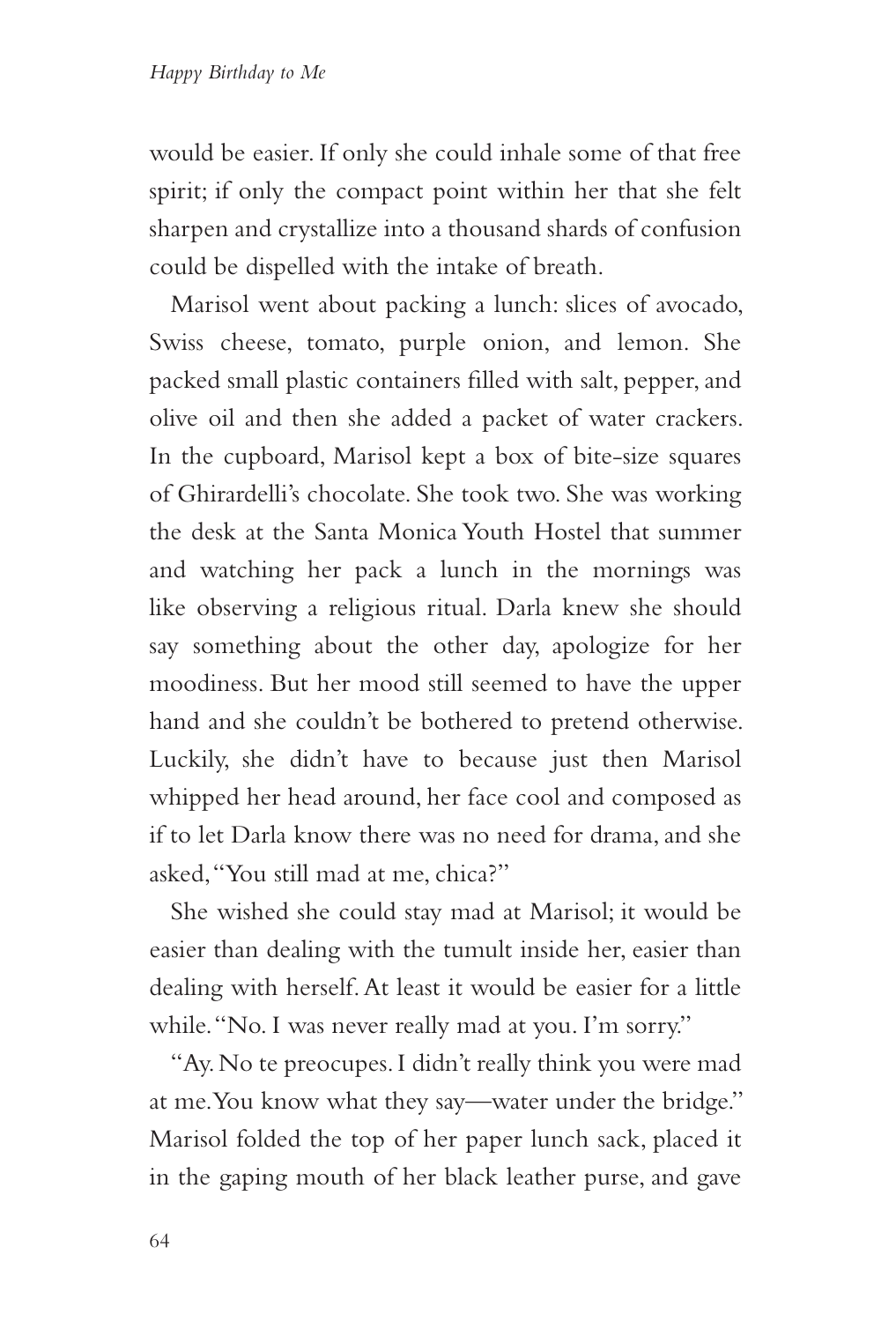Darla a double kiss, on the right cheek and then on the left. "You know, there's nothing going on between Lewis and me. You're blind if you can't see he's loco for you." Darla turned away from Marisol at the mention of Lewis. The jealousy that had possessed her that night and the fact that they had both witnessed her flail under its power left her too exposed. "Ay chica, when are you going to relax?" said Marisol. She winked at Darla and then flitted out of the kitchen, a bird indifferent to gravity. How had Darla ever expected anything more from her?

The day passed slowly. Darla watched television, flipping through channels but never settling on a program. When she got hungry again, she ate more cereal. She clipped her toenails and her fingernails. On the Internet, she made an effort to read the news but instead found herself being lured to sites like Wonderwall, People, and TMZ celebrity pictures and gossip. When she looked at the time and realized two hours had passed she slammed her laptop shut, went to her room, and lay on her bed. The ceiling above her became a billboard. On it she saw her pale full pointy breasts and her stupefied face with those doleful eyes, lost and begging for attention. She turned away, rolled onto her stomach and buried her face in the pillow.

She awoke to the sound of tapping on her bedroom door and Lewis's low, gentle voice: "Darla? Darla?" The room had filled up with amber sunlight. It must have been early evening; the light was warm and brilliant and she felt like she was swimming in liquid gold. There was his voice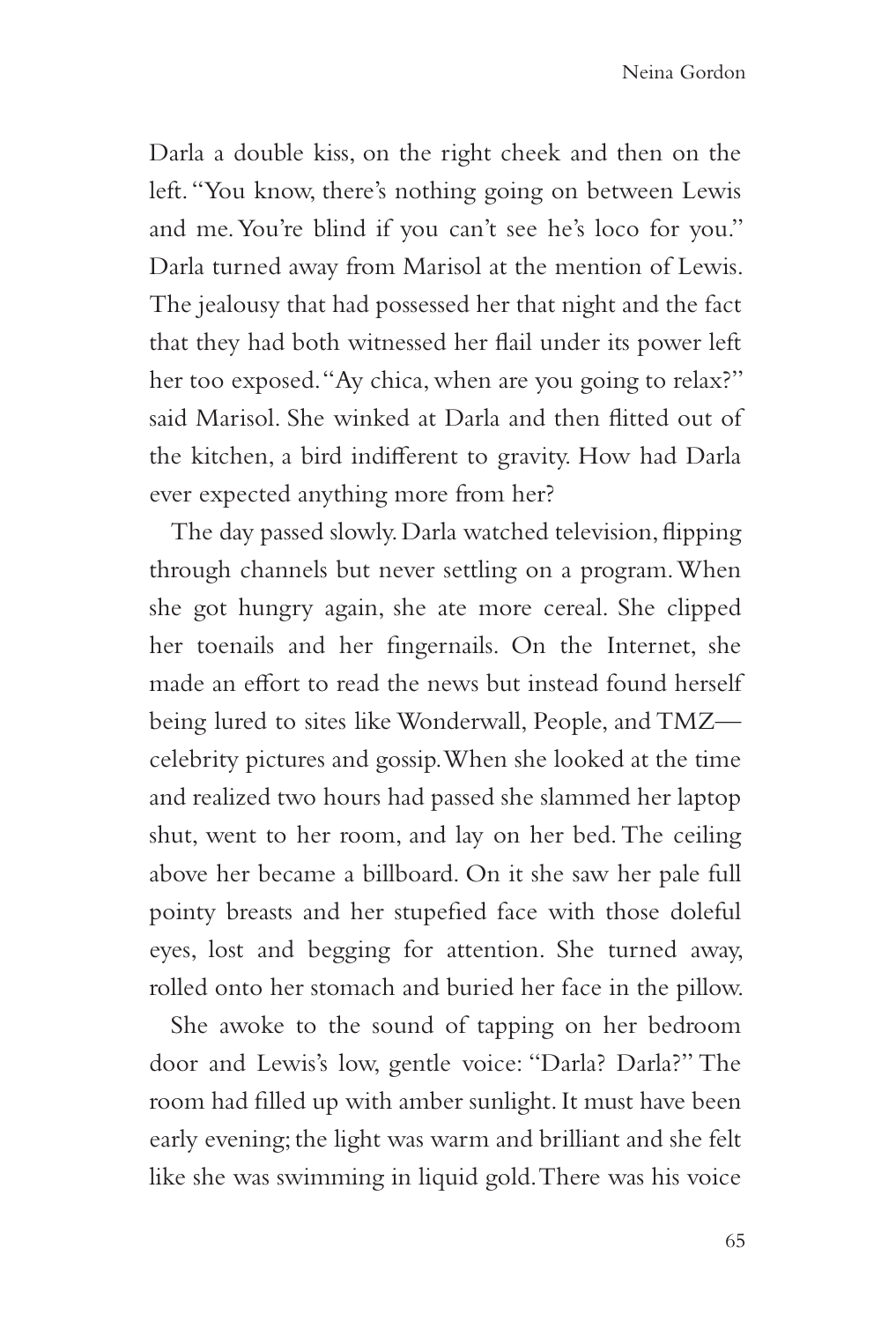again—"Darla? You okay?"—coming through the small crack in the door. She didn't want to wake up. Her body, heavy and soft, moved sluggishly. It took her a moment to recall that she was even in her bed, had taken the day off work and wasted it moping around.

In her stupor the room looked hazy. On the rug next to the bed her phone came into focus. She vaguely recalled speaking to her mother before she had drifted into sleep. No, it hadn't been a dream. Her mother always called fifteen minutes before she left for work at Mesa Mementos. Today her mother's voice had been agitated, anxious to speak with her. Darla pictured her in the kitchen assessing her reflection in the sliding glass door, twirling the tight curl of the phone cord around her finger like a piece of hair, and then straightening her name tag on the dark blue vest: *Beattie*.

"Remember Mandy Starks? She's marrying Trevor. Trevor Owens. He was in your class, right? Curly brown hair. A real cutie. His family owns the horse therapy ranch. Rumor is she's pregnant. Saw her at the boutique and she doesn't look pregnant to me, but you know people don't start showing until around five months or so and sometimes you never can tell." Her mother always spoke in a rush, in quick bursts of breath and then nothing. As usual, it was gossip.

"Of course I remember them, Ma." She couldn't stop the exasperation from leaking into her voice. It was Reston for God's sake. Darla's high school graduating class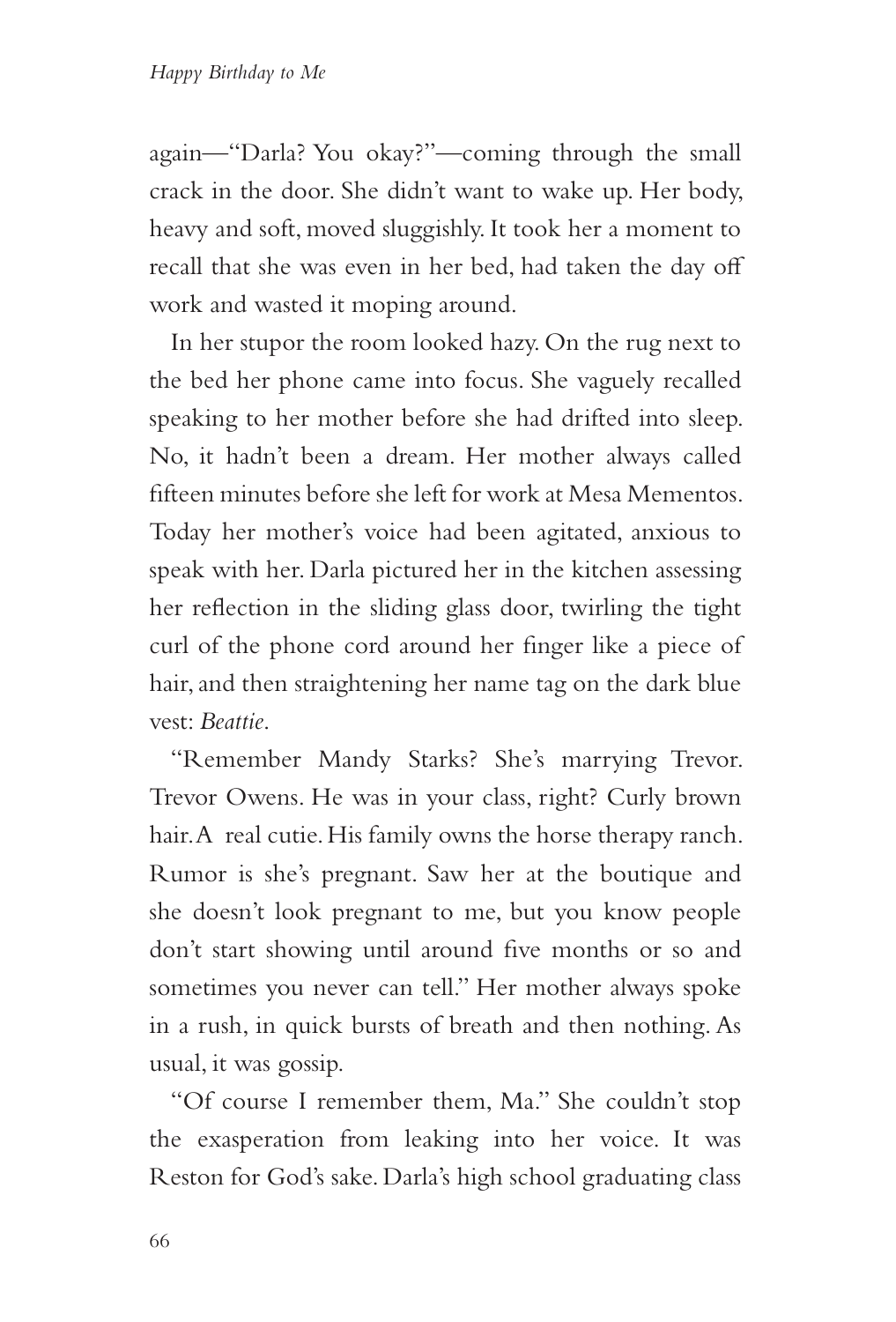had been less than seventy-five students.

Her mother was undoubtedly disappointed by Darla's disinterest in the news. Beattie lived through the lives of others and it had always made Darla so angry, but this time all she felt was a dull ache in her gut. She wouldn't allow herself to take an interest in Mandy and Trevor.

Instead she asked about her dad.

"The usual. He's fixing some machine out at the plant." Her mother's voice sounded absent then, removed. "What have you been up to? How's Hollywood?"

Darla was inclined to say, *Oh, I just shot my first spread for Playboy. I'm considering dropping out and going into the porn industry.* It was more compelling than what she did say, "Nothing. Getting ready for classes. Working."

DARLA STARED AT the mottled rug and an enormous sadness rolled through her. She heard Lewis call her name again. The memory of the conversation with her mom was replaced by an image from yesterday: Tippit's skeletal face and tiny black eyes. The softness in her body turned hard. She sat up, put her feet on the floor, leaned over her legs, and rubbed her face. She told herself not to think about yesterday, about Tippit. "Yeah, I'm here," she said to Lewis. His long dark arm pressed against the door. He stood there beneath its frame, his head tilted, his face inquisitive.

"I didn't go to work," she said.

"I can see that," he said. "Everything okay?" She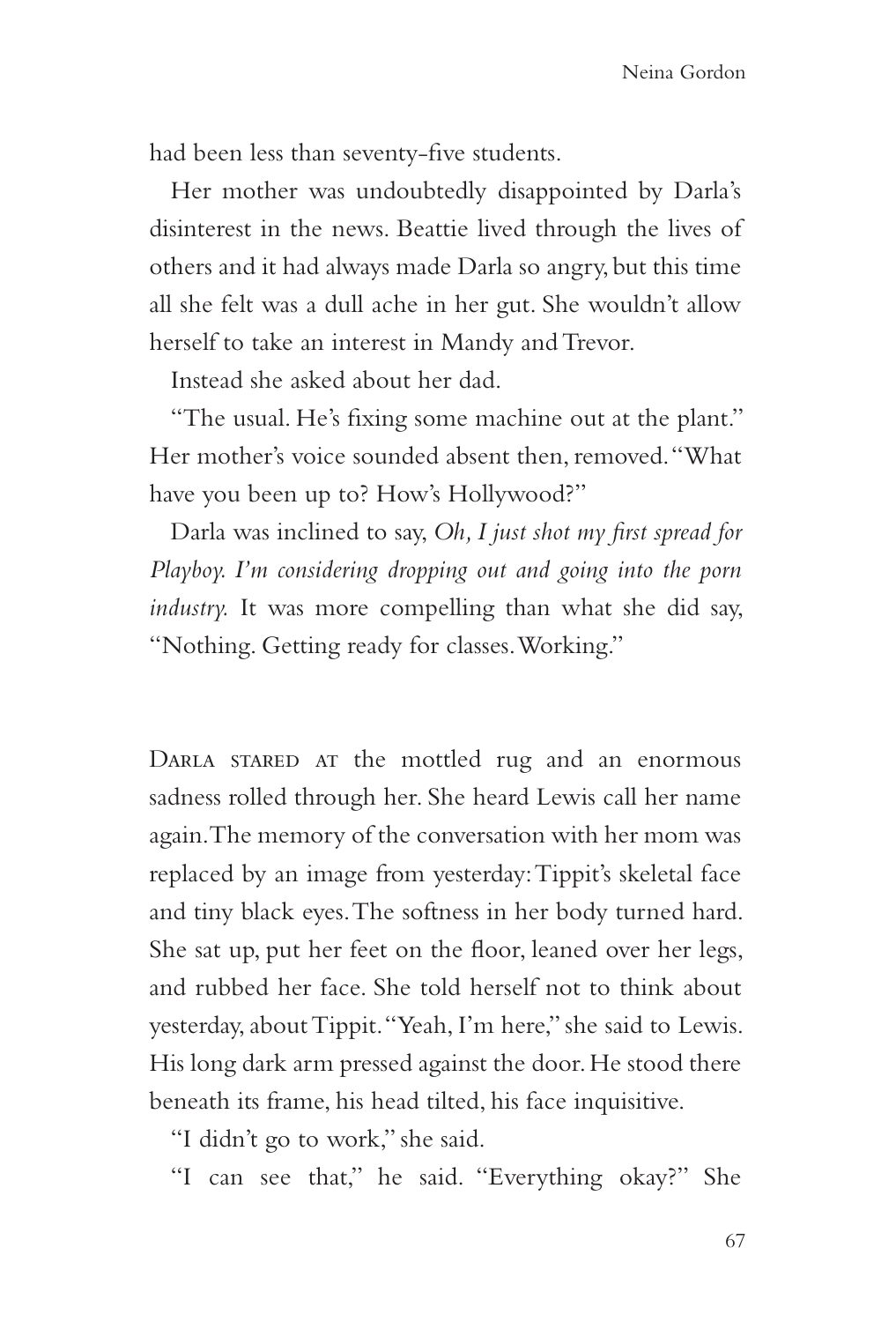wanted to tell him what had happened. Maybe it would make her feel better, admitting it, but then there was the humiliation, and the risk of making it more real. If she didn't say anything, if she just tucked the incident away, it would disappear. She needed to be lively, forge ahead; the past was the past. She stood up, raised her arms above her head and stretched. The sun coming through her window was a warm hand against her cheek.

"You hungry?" she asked. "I'm starving. We could order pizza or some Chin Chin. Chinese chicken salad sounds good." Her voice sounded unnaturally upbeat and she hoped Lewis didn't notice.

"Sure," he said. "You sure everything's okay?"

Her eyes were shifty; she couldn't calm herself enough to look straight at him. "Yeah. I just didn't feel very good today." She hadn't noticed him holding his right arm behind his back until he brought it forward and handed her a package wrapped in white paper and a yellow ribbon tied in a neat bow.

"Here," he said. "I thought you could use some encouragement."

She was taken aback by his genuine sweetness. She didn't know why, but she felt ashamed. Her fingers traced the edge of the small note card under the ribbon and the pen that was taped beside it. The card read: *Darla, Why not give you and Laura Wingfield a chance to get to know each other? Love, Lewis.*

His eyes were expectant and happy. "Open it," he said.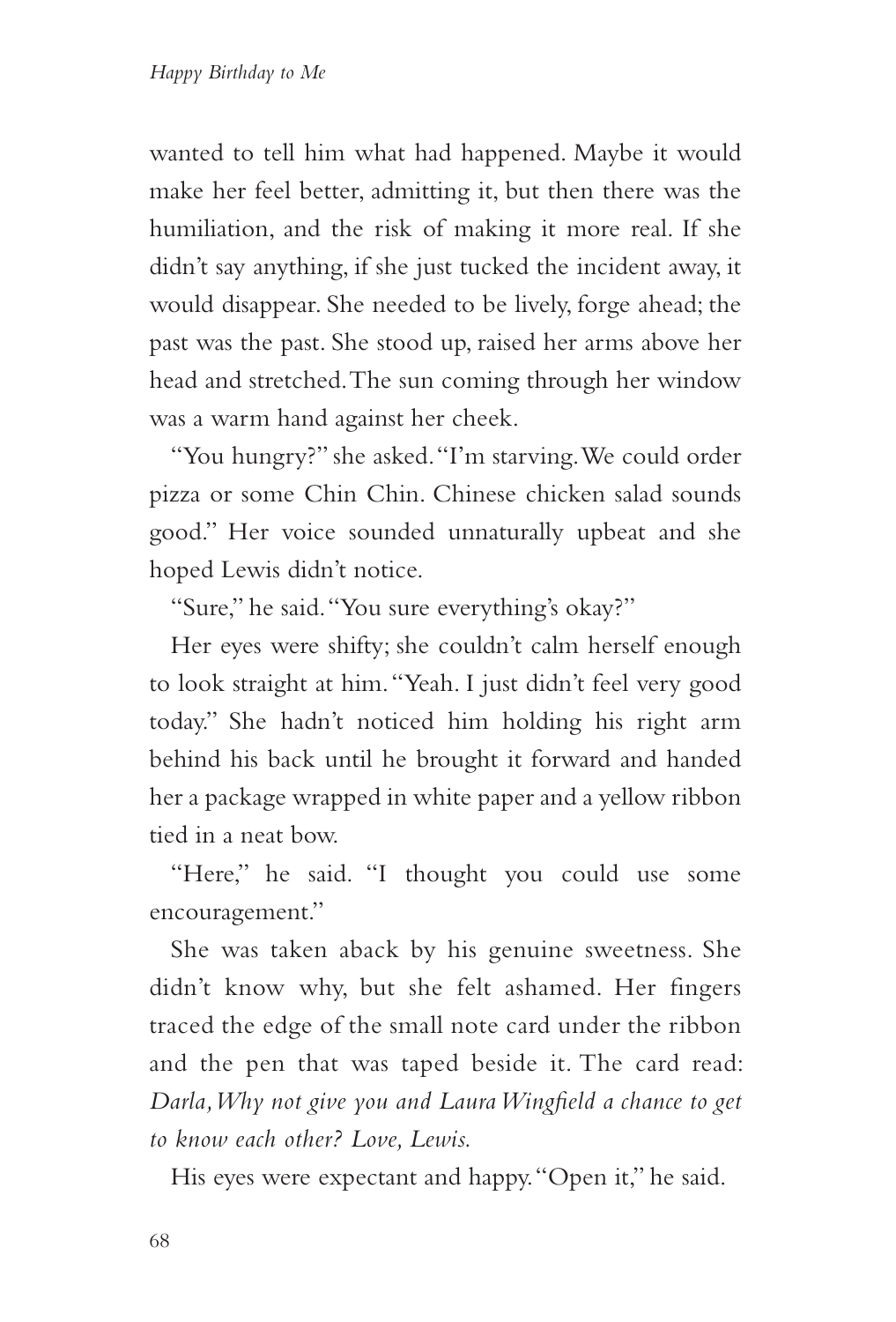She untied the bow and tore at the paper. A red, leatherbound journal, taut and smooth; she rubbed her hands over it and squeezed the pointed ends that were stitched with tan thread.

"I thought you could use it for the acting exercises Mrs. Avery's always preaching to us. You know, a character biography, writing out the context of the scene, linking your life to Laura's . . . you know, just all that stuff she talks about"

Laura. Fragile, Laura. Shy, crippled, Laura. Brilliant and hidden; forgotten and abandoned, Laura. How could Darla ever do her justice? And why did Lewis have this faith in her? Couldn't he see how weak Darla was? How much she lacked? A tremor moved through her. Her hands wouldn't keep steady and her lip—the harder she tried to keep it from quivering the more uncontrollable the quiver became until it spread across her face. She wanted to stop the rippling inside her, grab it, and choke it.

"What's wrong?" he said. He leaned in to her, placed a hand on her arm and lowered his head to get her to look at him. "Something is wrong. I didn't mean to upset you."

The feeling was wide and vast and it came too quick, an enormous wave, it broke. She doubled over, dropped the journal, and gripped her knees. Lewis's hand was on her back now, heavy and warm. She could feel it move up and down with the rhythm of her sobs.

"What is going on? Talk to me." But she couldn't speak.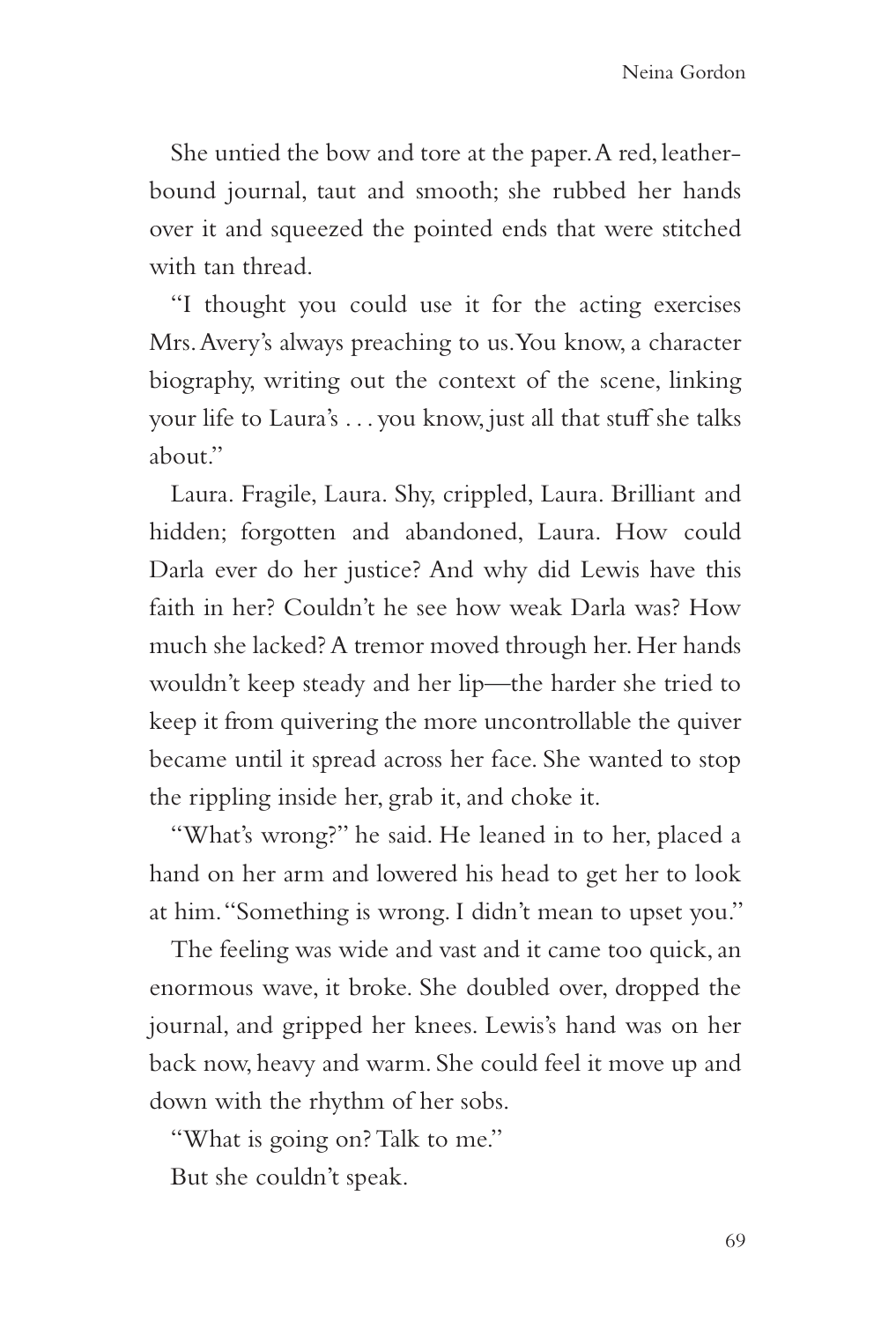"Alright," said Lewis. "It's time to take a walk." His tall frame hovered behind her; his arms slipped snugly beneath her armpits and he lifted her up. "Come on," he said.

They walked out the door, down the steps and out into the late afternoon. A radiant palette of colors, too luminous and too dazzling to be natural lit up the sky—it was the one upside of pollution. Yellow, fuscia, violet, and azure all spilled like ink across the horizon and into a thin mist of clouds. He kept his hand on the middle of her back and told her to breathe, to relax. The air was dry and it sucked away her tears. No matter how hard L.A. tried to sell itself as an oasis with palm trees and beaches, Darla just had to breathe in the air and feel the relentless sun on her skin to remember that it was a desert. When the sobs stopped, he asked her again what was wrong.

Her breath caught in her chest. "I'm not . . . a good . . . person," she said.

"A good person? Oh come on, even good people aren't all that good."

"I don't have . . . character." She wiped at her eyes and nose. The apartment buildings on the block all seemed to shrug at her—they were dilapidated and needed paint, neglected in a way that only college students were tolerant of.

"Character? You're twenty years old. You don't have to have character yet. You're meant to fuck up and then you develop character."

"But I have fucked up."

He stopped, stepped in front of her and faced her. "Are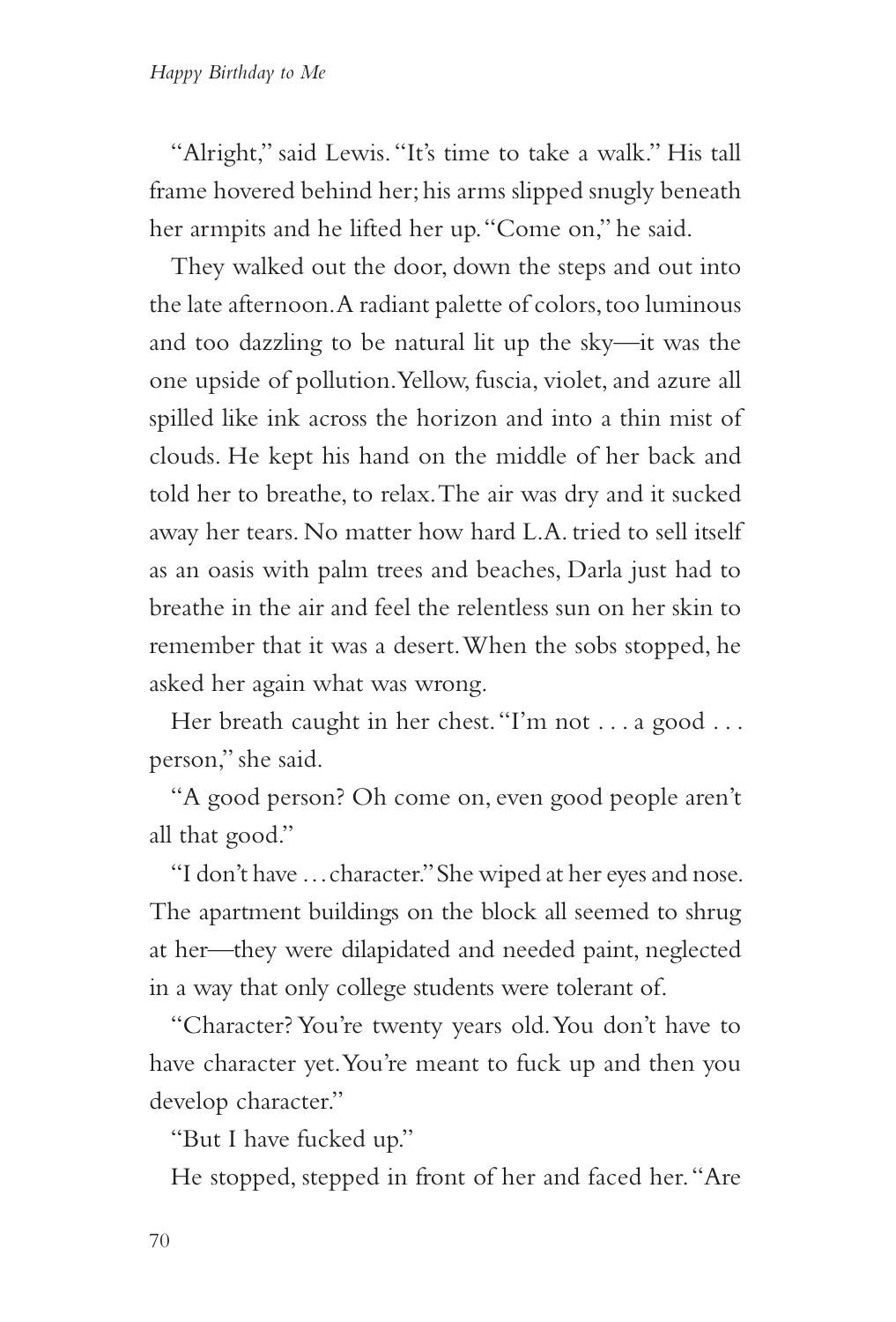you trying to tell me something, because if you are you might as well just say it." He didn't know how to be indirect and she didn't know how to face anything. If she told him, that would be it, it would be out there in the world. She gazed at the old, crooked trees that lined the block; their craggy branches reached towards her. His eyes were so intense and focused on her she had to look down at the sidewalk, where the trees' roots struggled to break through the concrete. His head inched towards her like a turtle's.

The words came out of her in a gush: "I went to this shady modeling agency yesterday, showed a guy my tits, and he took pictures."

Lewis drew his head back. Peered at her. Minutes seemed to pass. She kicked at a crack in the sidewalk and tried to hold herself back from yelling, *Speak!*

Finally, he said, "Really?"

 $``V_{\rho\kappa}"$ 

"Why?"

"I don't know why. That's the thing, I don't know why. I don't know what I'm doing."

"I never thought you were that—"

"*What*?" Her insides twisted at his tone. Her spine stiffened. She didn't want to hear what he had to say because she could tell he wasn't going to say it was okay, it was just a mistake and to forget about it. "You never thought I was that *what*? You going to judge me now?" A red-hot fury exploded inside of her. "You of all people,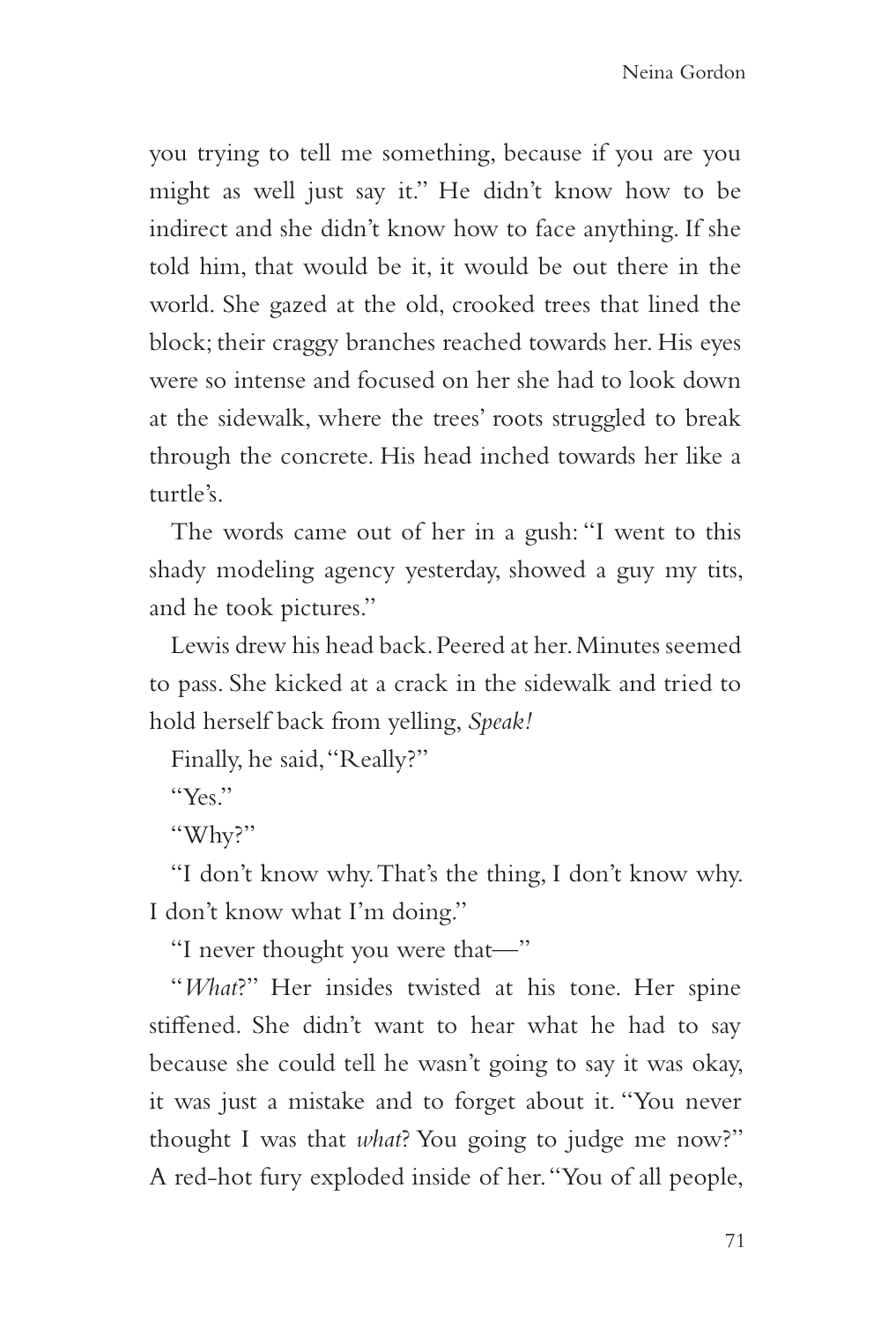Lewis. Or don't you recall being butt-ass naked in a room, your dick hanging out—"

"What the fuck is wrong with you! You're going to make this about me? You're suddenly going to get all pissedoff at *me*? I haven't even said anything." He put his hand over his mouth, his head swiveled around—his eyes darted towards the sky, the ground, the apartment buildings. He took a step closer to her, pointed at her chest and spoke with utter control. "It's not the same thing. It was a job. I wasn't being exploited. It was a conscious fucking choice, and it wasn't some seedy, desperate attempt at attention. You want to blame me because you don't know how to deal with your own fuck-up." He shook out his hands. "Man, you are a piece of work."

He'd never been so angry with her. There was a quaver in his voice he couldn't hide. It rattled her, him seeing her like this, acknowledging what she couldn't acknowledge. Her entire body was a cavern, hollow and empty, subject to the tides of her emotions that flooded and then retreated on a whim; her center, a shifting point she could not touch or feel. She was lost. She was water and the world was a structure made of sharp edges, a place where people were measured by their accomplishments and failures, a place where a sense of purpose was paramount to survival, to finding one's way. How was she supposed to enter it? Certainly not through Tippit's door. But what did she want? What, if any, talent did she possess? In Lewis she had always seen possibility, hope. He had been lost once;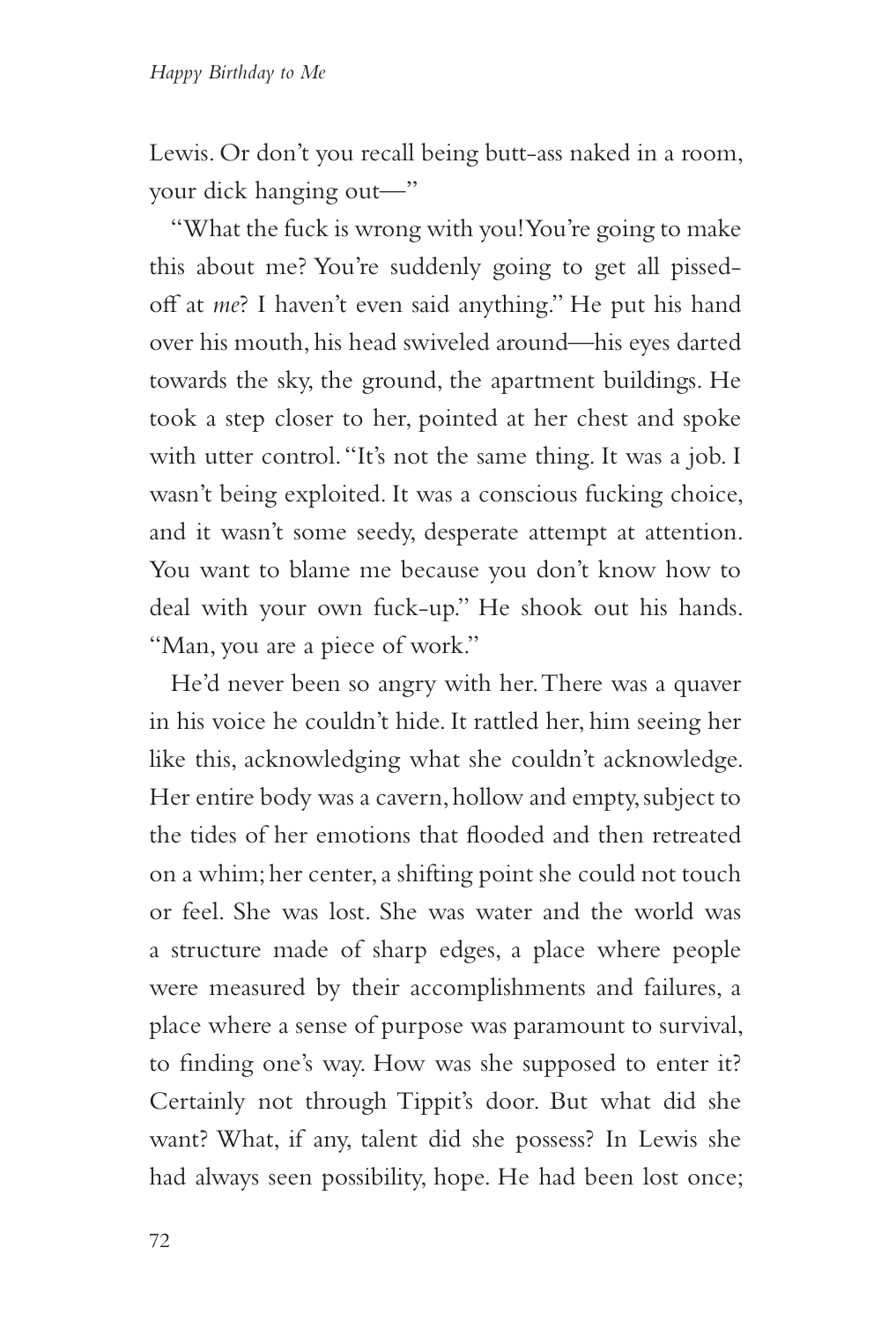he had made it to the other side. She wrapped her arms around her waist and rocked back and forth from her heels to the balls of her feet. "I'm sorry," she said. "I just wanted to be comforted."

"Yeah, well, you didn't even give me a chance."

From a block over she could hear the traffic on Veteran Avenue urgently rushing by. A car horn honked and she squeezed her arms tighter around her waist. "What do you want from me, Lewis?"

He gripped the dreadlocks on the top of his head and sighed. "You're so eager to be somebody. I see this sweet and gentle, beautiful young woman who thinks she's not enough. It's like you think you're supposed to be stoic and tough and you have no idea how to enjoy your beauty. I just want you to be real, Darla. To be yourself. But that seems to be the last thing you want. Honestly, you confuse the hell out of me."

The wind brushed by them, rustling the speckled leaves of the trees. "Do you think less of me now?" she said.

He shook his head and she could sense disappointment, but he said, "No." He put his hands in his pockets and looked at her. "It's not your fault. These assholes are everywhere in L.A., but you gotta know that. Put those antenna up, don't fall for that bullshit."

She wished he would grab her, hold her, whisper to her, put his hands on her face. The distance between them was her fault. She'd created this space, filled it up with all of her fear and now she didn't know how to bring him closer.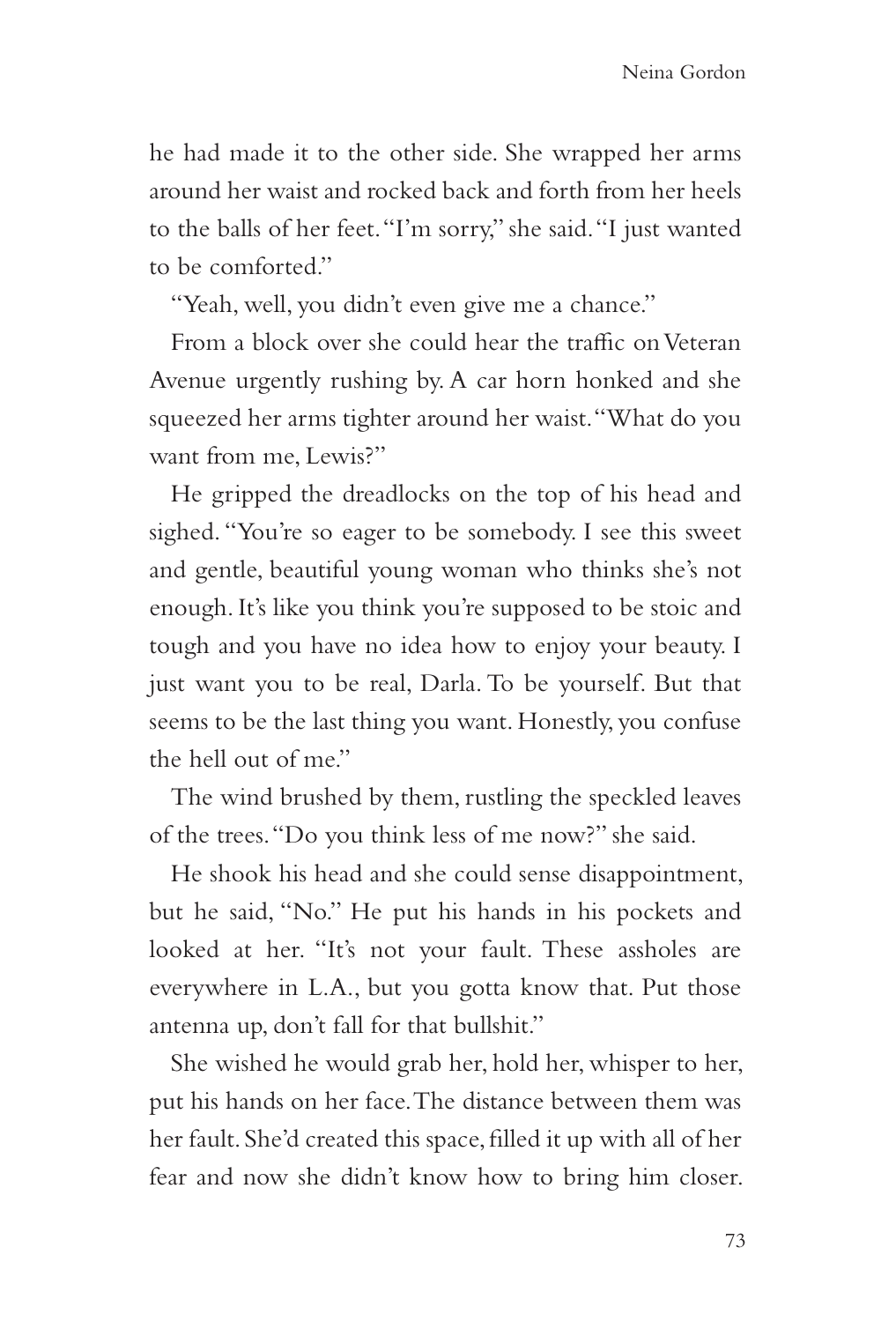"Thank you for the journal," she said.

"You're welcome." He bit at his thumb. His large eyes were sorrowful. All the traces of anger in his face were gone. "You're coming to class tomorrow, right?"

"I don't know," she said.

"Oh, come on. Two more classes, it'll get your mind off things. It'll be fun."

"It's never fun." She couldn't understand why he was always trying to convince her that it was fun. She had seen him on the stage floor during the sense memory exercise when Mrs. Avery told them all to close their eyes and go back to a moment in their lives that was vivid. A moment filled with pain, fear, or elation. What do you see? What do you smell? Taste? Feel? Take your time. Darla could never get through the exercise. Her memories were vague images. Her mother standing in front of the bathroom mirror, admiring her reflection—stiff blond curls, heavily mascaraed lashes, ruby tinted lips—and Darla standing next to her, wishing she was as pretty as her mom. Her mother's eyes never strayed from the mirror while Darla stood there gazing at her intensely, trying to will her mom to look at her. *Look at me, look at me*—but her mom never did. Her father didn't appear, but she could hear him: his heavy footsteps on the carpet, the door opening and closing. That's what stuck, the door always opening and closing but she never saw him. It was as far as she could ever go with the exercise; her parents feeling so close and yet completely inaccessible made her breath flutter and a heat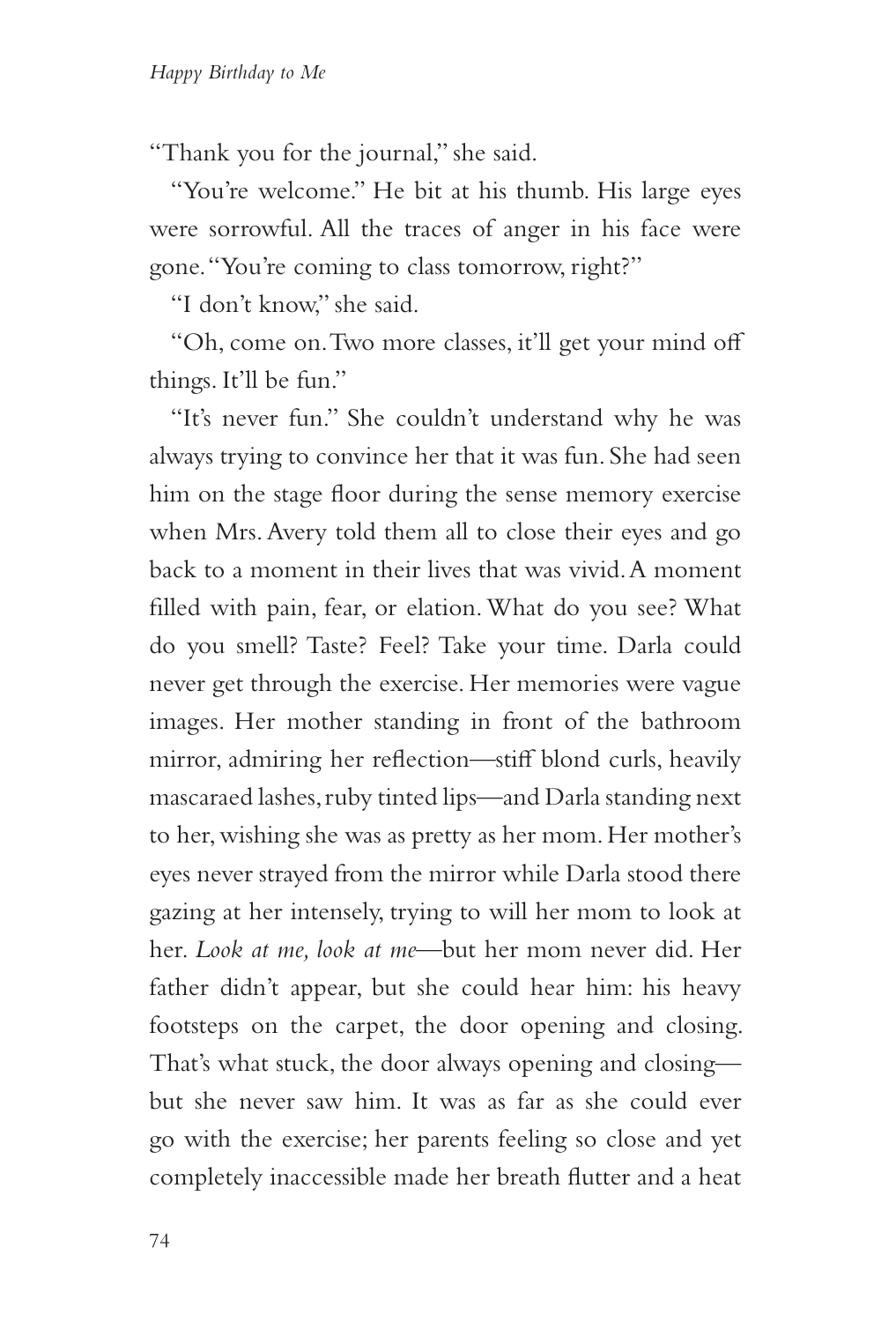rise inside of her that she couldn't bear. So she pretended to do the exercise and kept her eyes lowered and with her back turned towards Mrs. Avery, she snuck glances at the other students. Their faces always turned rubbery with emotion. Once she saw Lewis in the corner, sobbing. Grief stricken. He reached for something and then pulled back. She was struck by how helpless he appeared. This was the closest she had ever come to seeing his addiction—the need and grief on his face didn't match any part of the Lewis she knew. It was not fun.

The sky was turning dark—blue and purple swallowed the red and orange hues. "I give up," said Lewis. "I can't help you. I don't know why I ever thought I could. You don't know how to show up for yourself."

Her stomach jumped. She wanted to shake him and tell him not to give up on her. The class was ridiculous, it was too much effort, he couldn't expect her to go after last time, but that wasn't a reason to give up on her. She almost blurted all of this out, but stopped herself. As much as she hated him seeing her this way and wished she could change everything that led up to this moment, she knew now that it would only be an attempt to manipulate him.

The air felt a little cooler. The thin crescent of the moon appeared above them, delicate and sharp. "Let's go inside," she said. She'd think about the class tomorrow, figure out what to do then.

 $\circ \sim$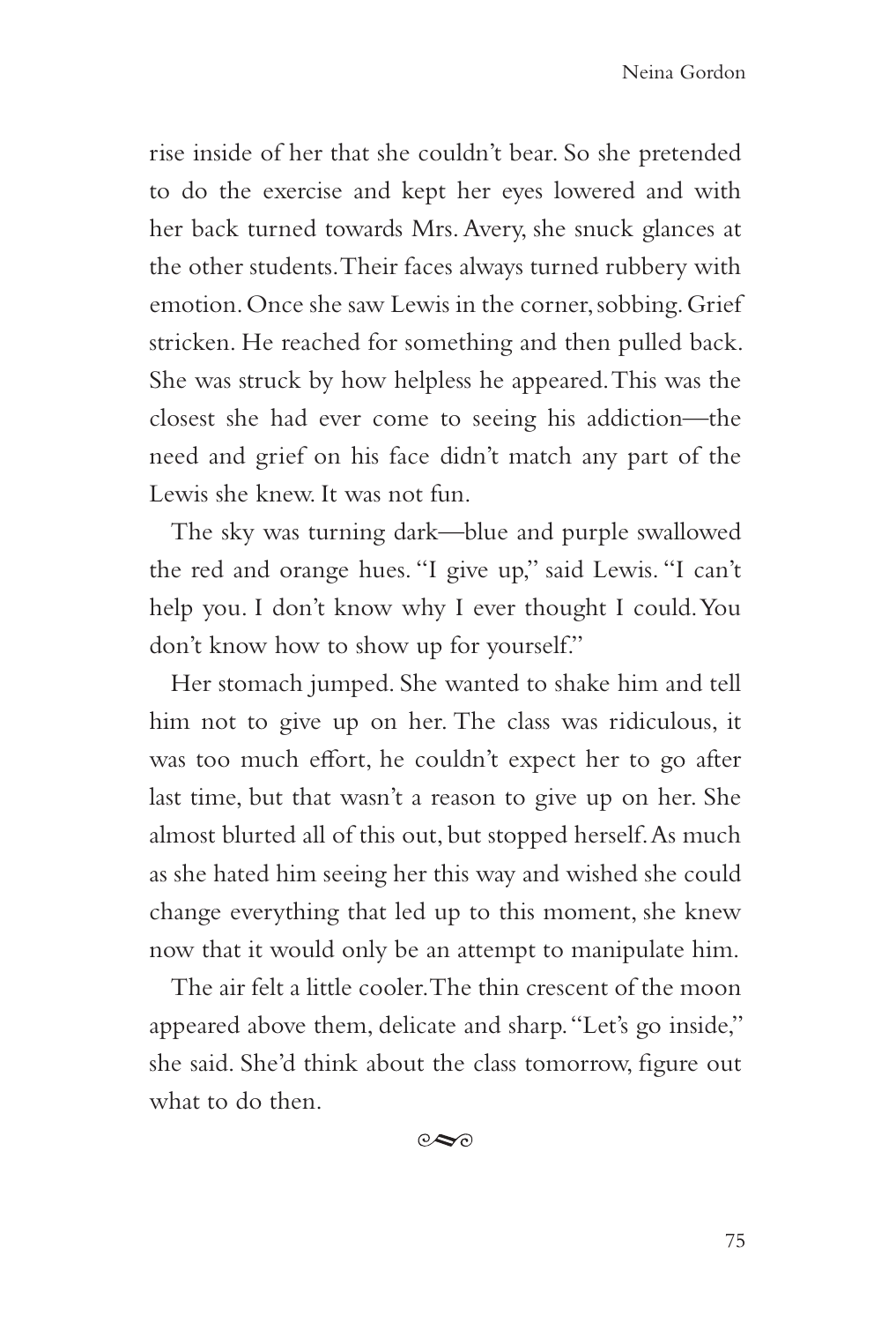This is how she convinced herself to go: It was the right thing to do. If she couldn't show up for herself she could at least show up for Lewis, who had only taken the class because she'd coaxed him into it. Lewis, at this point, didn't seem to care either way. They barely spoke in Big Blue on the way there. He kept his eyes on the road. There was nothing to say, and although she felt the need to fill up the silence with chatter, she knew it wouldn't help. So she looked out at the Boulevard that was even more unglamorous in daylight, just a long strip of random shops—wigs, souvenirs, posters, and costumes. Tourists teemed about and snapped photos with cardboard cutouts of movie stars, oblivious that there was nothing genuinely Hollywood about Hollywood Boulevard.

As they pulled in front of The Actors' Lab, Darla could already feel the nerves tingling in her hands.

Mrs. Avery wore her normal black. Today it was black leggings and a long sleeve black cotton shirt that hit her mid-thigh. It didn't matter that it was summer, black was her color, always. What was different was the pink chiffon sash she had tied around her neck. This little bit of color made her seem almost approachable.

The class all stood on stage and went through the relaxation exercises. You had to move every part of your body, working down deep to the connective tissue. If you felt any sensation, physical or emotional, you were supposed to make a long *aaah* sound or a short, sharp *ugh* sound. The sound was crucial and had to match the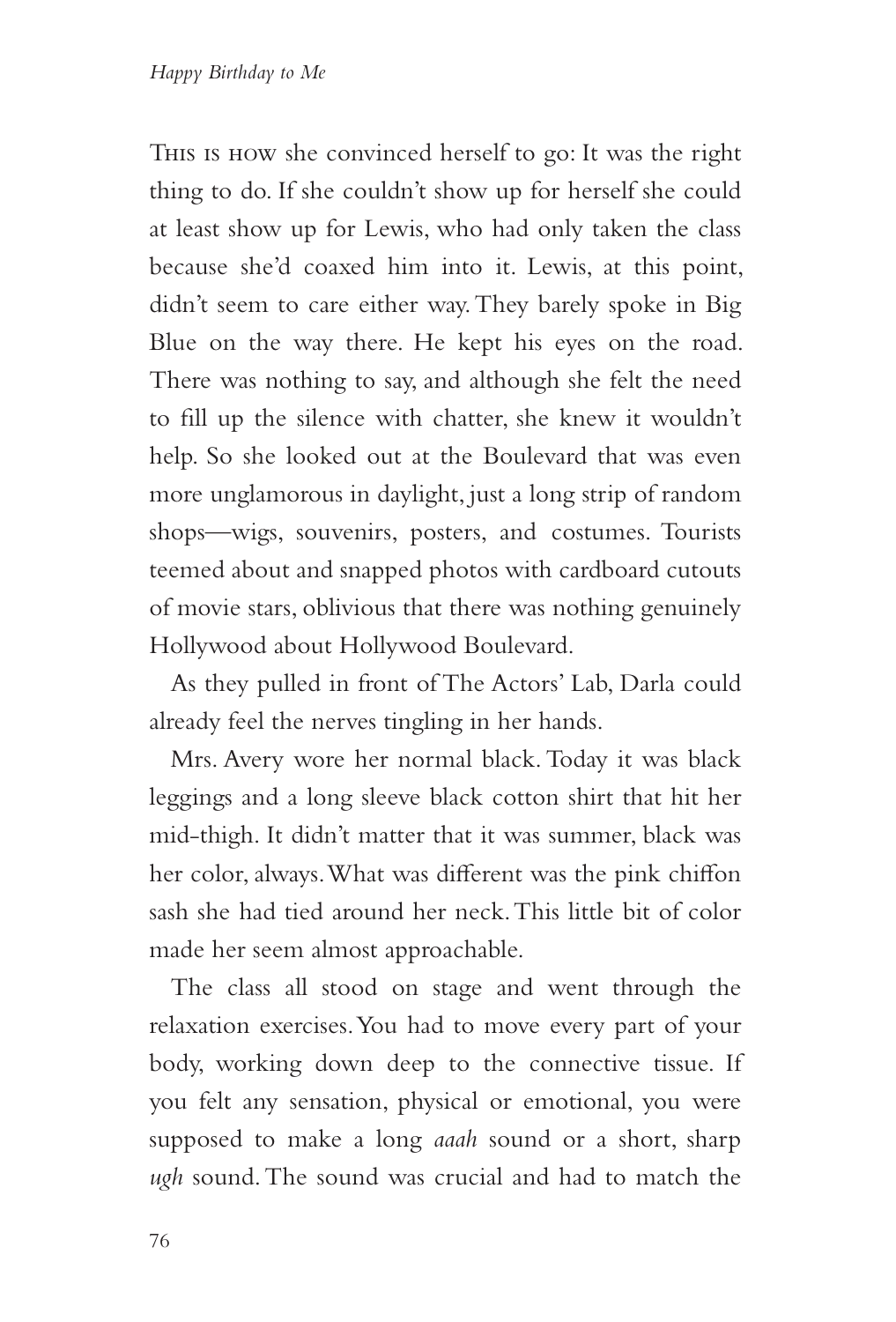intensity of what you were feeling. It was a release, and Mrs. Avery had explained from the first class that if they didn't release they would repress, and repression was death to the actor. Lewis moved his limbs and moaned without reservation. Don't get self-conscious, Darla told herself. Don't repress. It became her mantra as the class wore on into scene study.

She found some consolation in watching the two scenes that went up before she and Lewis were expected on stage. Mrs. Avery reamed one of the students, Paul, who was playing George from *Middle of the Night*. Did he have any idea what it was like to be a musician? Mrs. Avery was unconvinced by his whole *cool* act. Did he even know what instrument George played? What kind of music? As far as Mrs. Avery was concerned, Paul was being an imbecile, thinking he was blessing them all with his presence and not giving a shit about memorizing the lines or creating one original gesture. His *cool* was laziness; a one-size-fits-all generic suite of behaviors that any Joe Schmo could play. Just who did he think he was wasting her and everyone else's time? He looked at his toes, shrugged and then Mrs. Avery told him to get off the stage.

When Mrs. Avery called her and Lewis onstage, Darla's stomach began to fire off like a volcano. She just had to concentrate on Lewis. For the next fifteen minutes he was her brother, Tom, and there was nothing to be afraid of. Until there was something to be afraid of, until Mrs. Avery said, "Start the scene," and every part of Darla stopped. It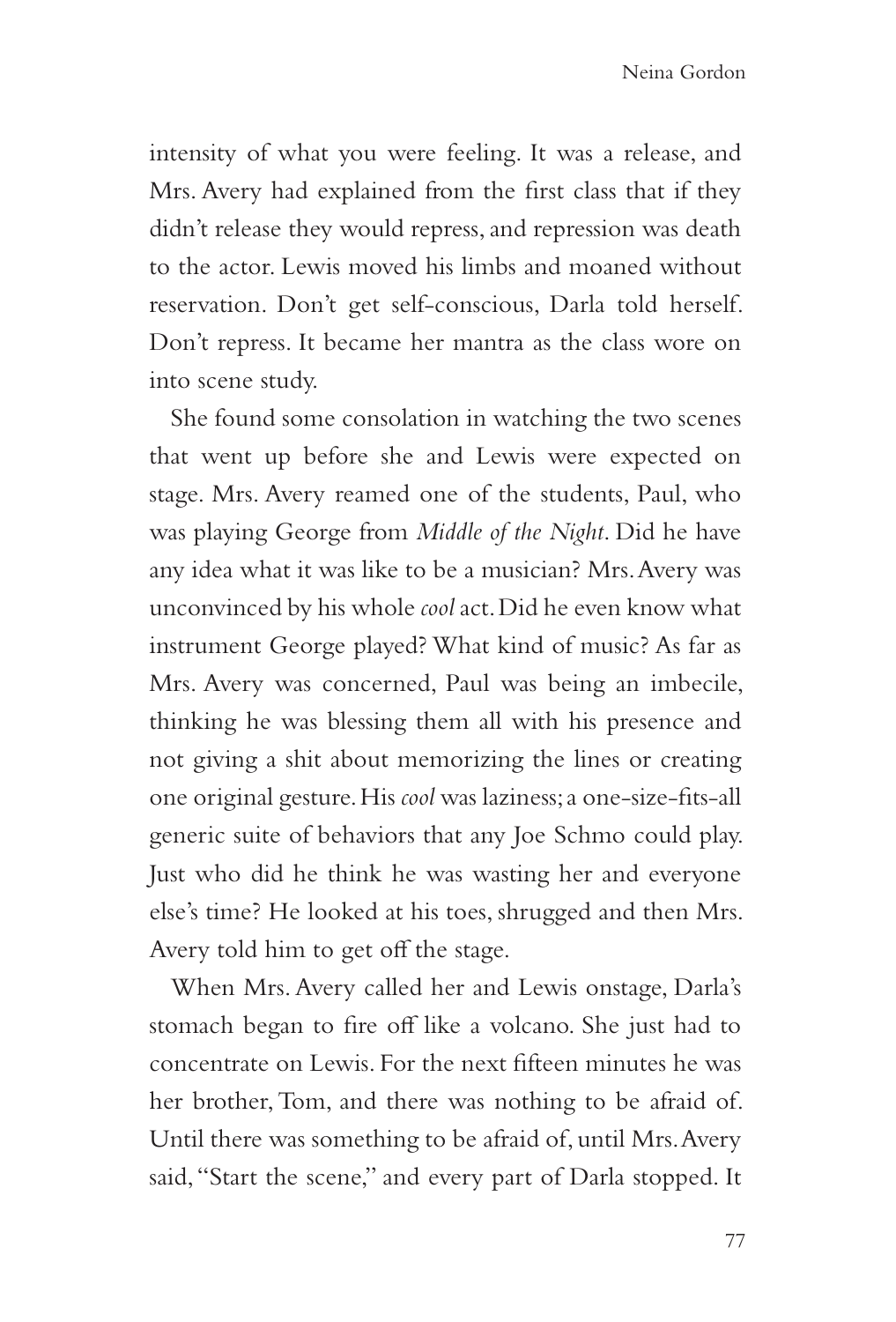was the same as last week. It didn't matter what she told herself, her body, her feelings, none of it was in her control. How was it possible that this was happening again, that once again she heard Mrs. Avery saying to Lewis, "Get off the stage." She'd been singled out enough. Enough. Mrs. Avery told the class to line the fold-up chairs in a single row on the edge of the stage and to take a seat. "Darla," said Mrs. Avery, "you're going to do the Happy Birthday exercise."

She could run. Run right down the aisle and out of the building and never come back. Forget acting, forget being somebody, and forget being noticed—it was too excruciating. It only ever backfired on her; she only ended up feeling more invisible. Then Mrs. Avery did the most bizarre thing: She walked up to Darla and grabbed her hand, spoke gently to her. "I know you're petrified," she said. "You don't stand a chance if you don't get past it. Try to be here." And then Mrs. Avery walked away and sat in a seat along with the students. All of them faced Darla; they were impossible to avoid.

The exercise consisted of Darla standing in front of them and singing "Happy Birthday." But she couldn't rush through the song, she had to look at each student individually, hold each syllable for as long as her breath would allow, and when her breath gave out she had to inhale again, move to the next syllable and the next student. "You ready?" asked Mrs. Avery.

"No," said Darla.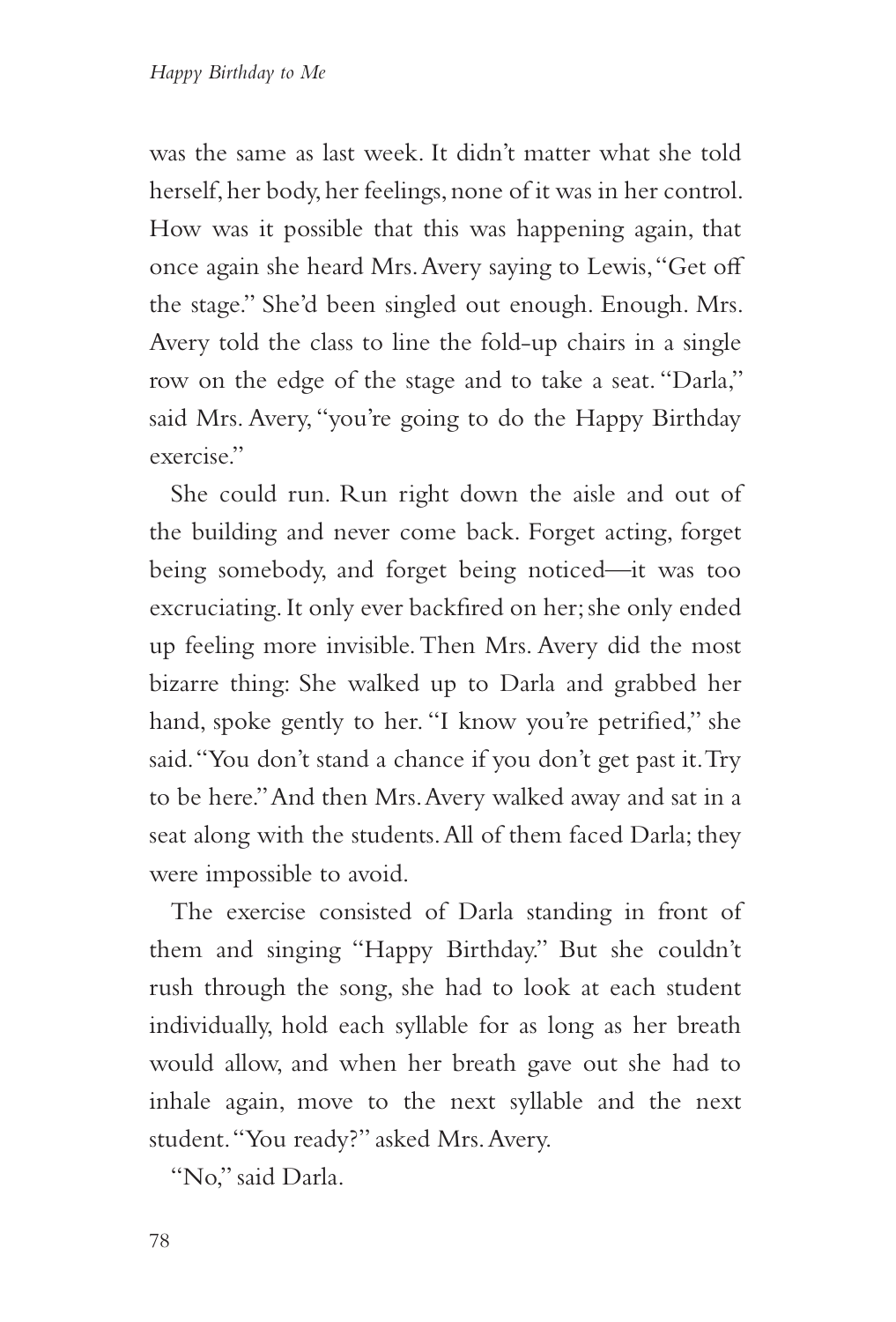"You don't have to do it," said Mrs. Avery. "I'm not going to force you." Had she given up on Darla too?

Darla tried to find her breath, her will. The house was dark, musty. The theater wasn't much, about fifty seats; it was old, and smelled worn like it carried all the unspoken dreams and heartache of people who had been coming there forever. Did they all come in search of fame or was this space meant for something more than that? It felt too intimate for the ambitions of fame. Mrs. Avery, Lewis, and all the students sat under the lights on stage. Darla took her place in front of them and began.

She started with the first student, a girl named Shelby, who had hair reminiscent of Farrah Fawcett's. Her cheeks were a sunburned pink and dusted with tiny dark freckles. Darla remembered her saying hello the first day of class, a chipper, optimistic person. There was nothing threatening about her, but Darla still trembled as she looked into her eyes and began to sing, "Haaaaaaaa—" Her arm hair stood on end as if her body anticipated lightning striking. Shelby's eyebrows lifted and knitted together. This wasn't just difficult for Darla; it was difficult for Shelby too. She took the next breath. Josh sat next to Shelby. "Pyyyyyyyyy—" Josh with the bony shoulders and a neck as long as a stork's. His face was all stitched up like he was trying to retreat from the sound coming out of Darla.

"Class, you've got to return what she's giving you. You've got to have the strength to look back. Darla, slow down and breathe." Mrs. Avery's voice seemed to descend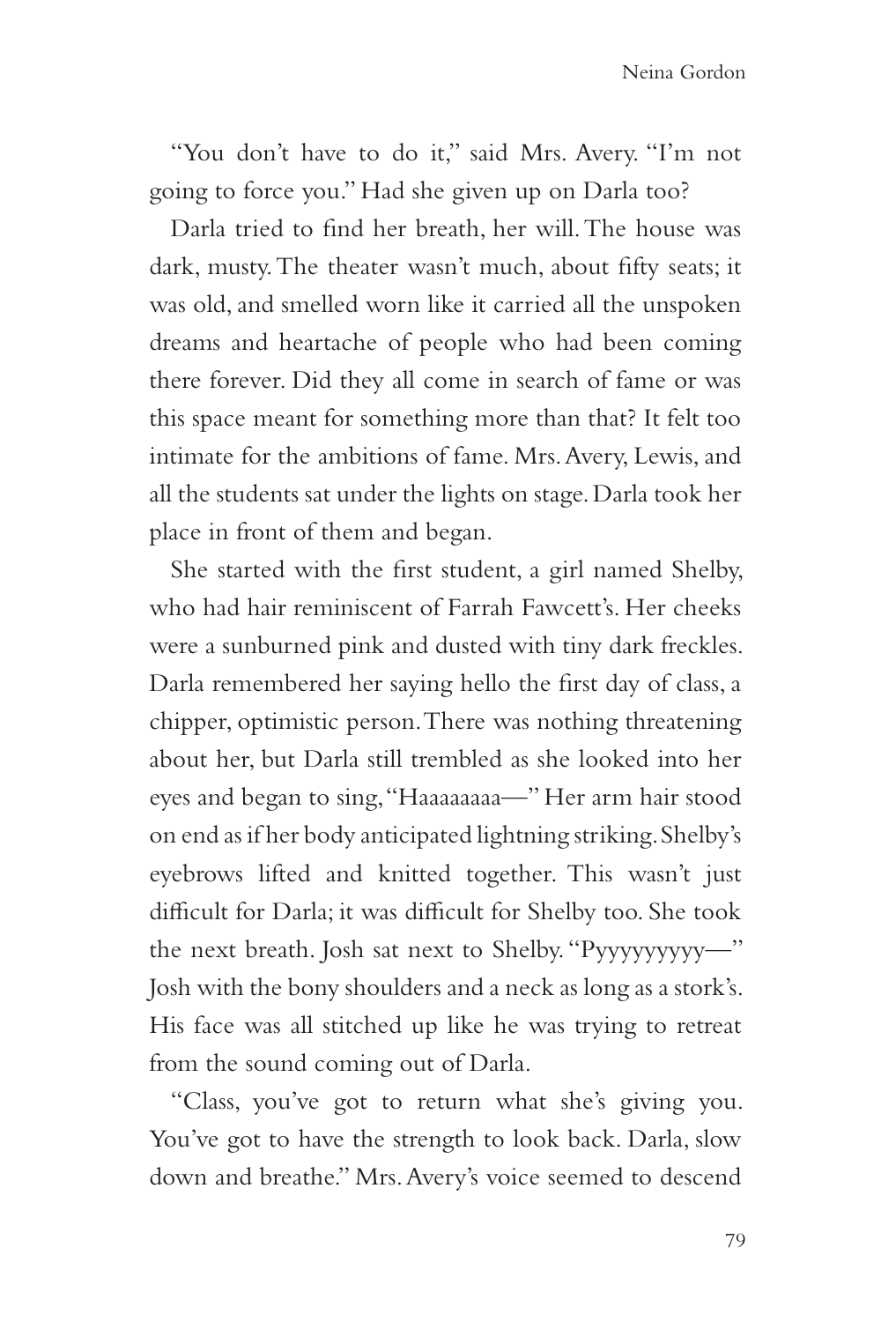from the heavens, disembodied and definitive. As Darla took the next breath her body weakened; she didn't have the energy to resist the exercise, and she didn't have the energy to push it either. All she could do was breathe and sing, "Birrrrrrrrth—" And there was Mrs. Avery, her eyes animated with excitement. She kept talking to Darla, guiding her. "See Darla, you're not going to break, you're not going to melt. Keep going."

"Daaaayyyy—Toooooo—" She went down the row, recalling their names, and seeing their faces, it seemed, for the first time. A hot embarrassment broke open inside of her; it pooled until it overflowed and permeated every inch of her being. "Meeeeee—" Her voice was raw and throaty, off-key, out of synch. What a mess she was, what a fucking mess and they could all see it and even when she had thought she was fooling them, when she had convinced herself she was in control and they had no idea who she was, they had seen her then. There was Lewis, right at the end—"Haaaaaaa"—glowing with what must have been a renewed hope. She wanted to feel his breath on her, his touch. There was Mrs. Avery's voice again, "Take a step closer to him. That's right. Now say a line from the scene, any line that comes to mind. Speak to him."

Darla's heart and her chest swelled. "Where have you been all this time?"